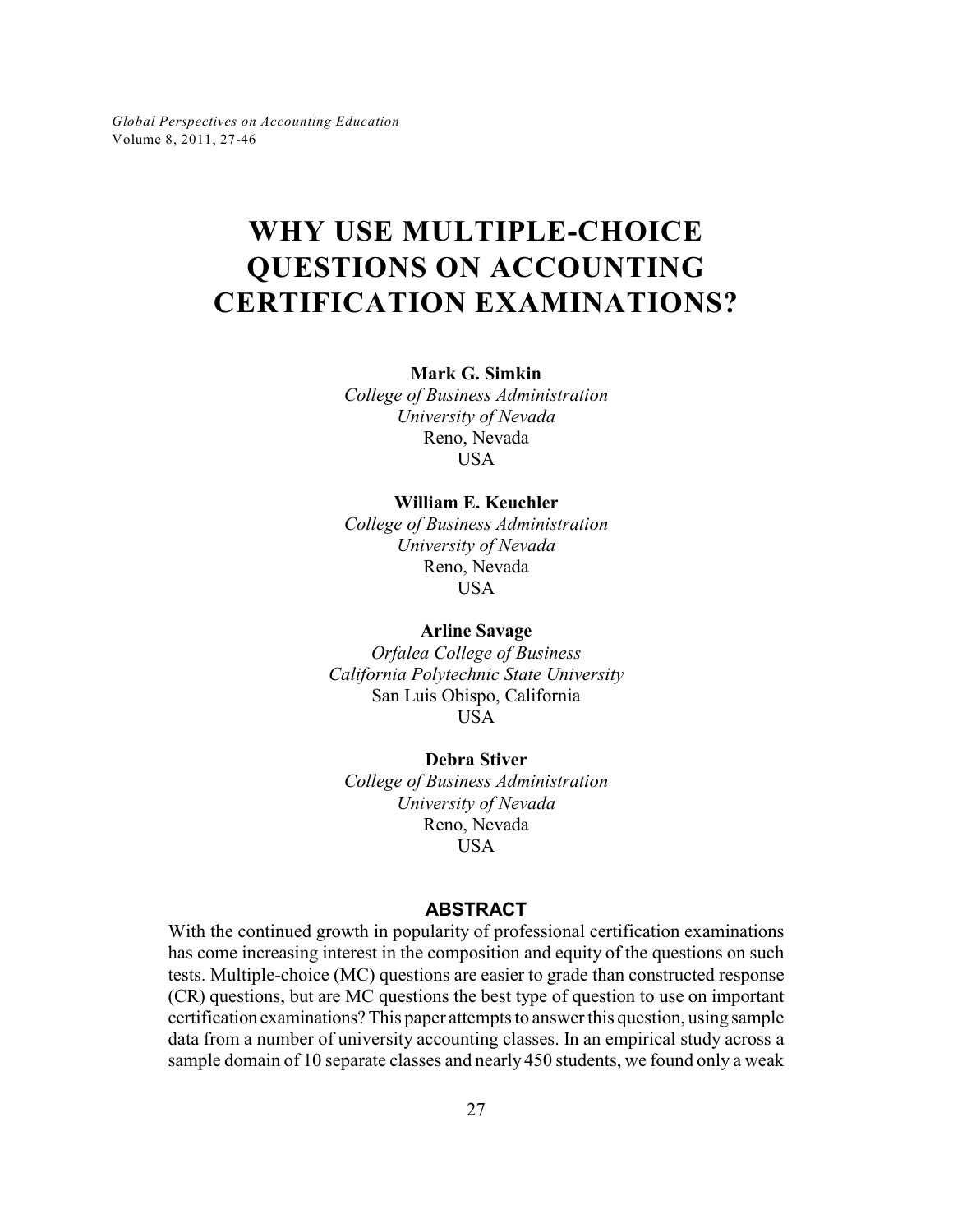relationship between performance on the MC and CR portions of the tests. Consequently, the findings from this study suggest that certification examinations based solely on MC questions may not be testing applicants at the same level as CR tests might. Gender bias did not appear to be an issue in this study.

**Key words:** Multiple choice questions, constructed response questions, test formats, certification examinations, gender bias

**Data availability:** Data are available from the third author

#### **INTRODUCTION**

 $\prod_{\text{recoor}}$ he accounting literature suggests that professional certification is important to, and desired by, employees, employers, and professional organizations. Potential personal benefits to individuals who earn certification include (1) pride in accomplishment, (2) official recognition of the recipient's knowledge, (3) enhanced career advancement opportunities, (4) impetus to improve work and communication skills, (5) increased job security, (6) ability to qualify for work in sensitive governmental or corporate areas, and (7) financial remuneration (Grigsby, 2000; Summerfield, 2008).

Employers also gain when they encourage their employees and job applicants to obtain professional certifications. Benefits include (1) an independent metric with which to screen job applicants, (2) a knowledgeable work force, (3) assurance of continuing education of employees, (4) greater currency in the field, (5) enhanced employee understanding of matters and concepts beyond their immediate job descriptions, (6) availability of objective criteria with which to award raises and promotions, and (7) an objective rationale for dismissing employees who repeatedly fail certification tests (Christensen, 1998).

Finally, benefits often accrue to the professional organizations that offer certifications, including (1) enhanced recognition and stature of the sanctioning organization, (2) ability to tailor certification tests to specific technical areas, (3) greater understanding of the strengths and weaknesses of test takers, (4) enhanced ability to provide feedback to relevant parties, and (5) revenues from examination fees (Grigsby, 2000; Summerfield, 2008).

Like many other professions, the field of accounting has a wide range of professional societies and concomitant certifications. Table 1 provides examples, listed alphabetically by certification name. One of the oldest and most respected–the certified public accountant (CPA) credential–has such stature that many university accounting programs "teach to" this exam and accounting programs are sometimes judged on the basis of the pass rates of their students on it (Jackson, 2006).

If certification examinations are important, then so are the types of questions used on them. Test takers, employers, and the test developers themselves have at least one objective in common: assurance that the questions on these assessments are fair and unbiased, and that the tests themselves accurately and equitably measure the applicants' knowledge in the subject area.

In most cases, the questions on certification examinations can be classified as either: (1) machine-gradable, multiple-choice (MC) questions that offer several possible alternative answers to each question, or (2) constructed response (CR) questions such as essays, simulations of real-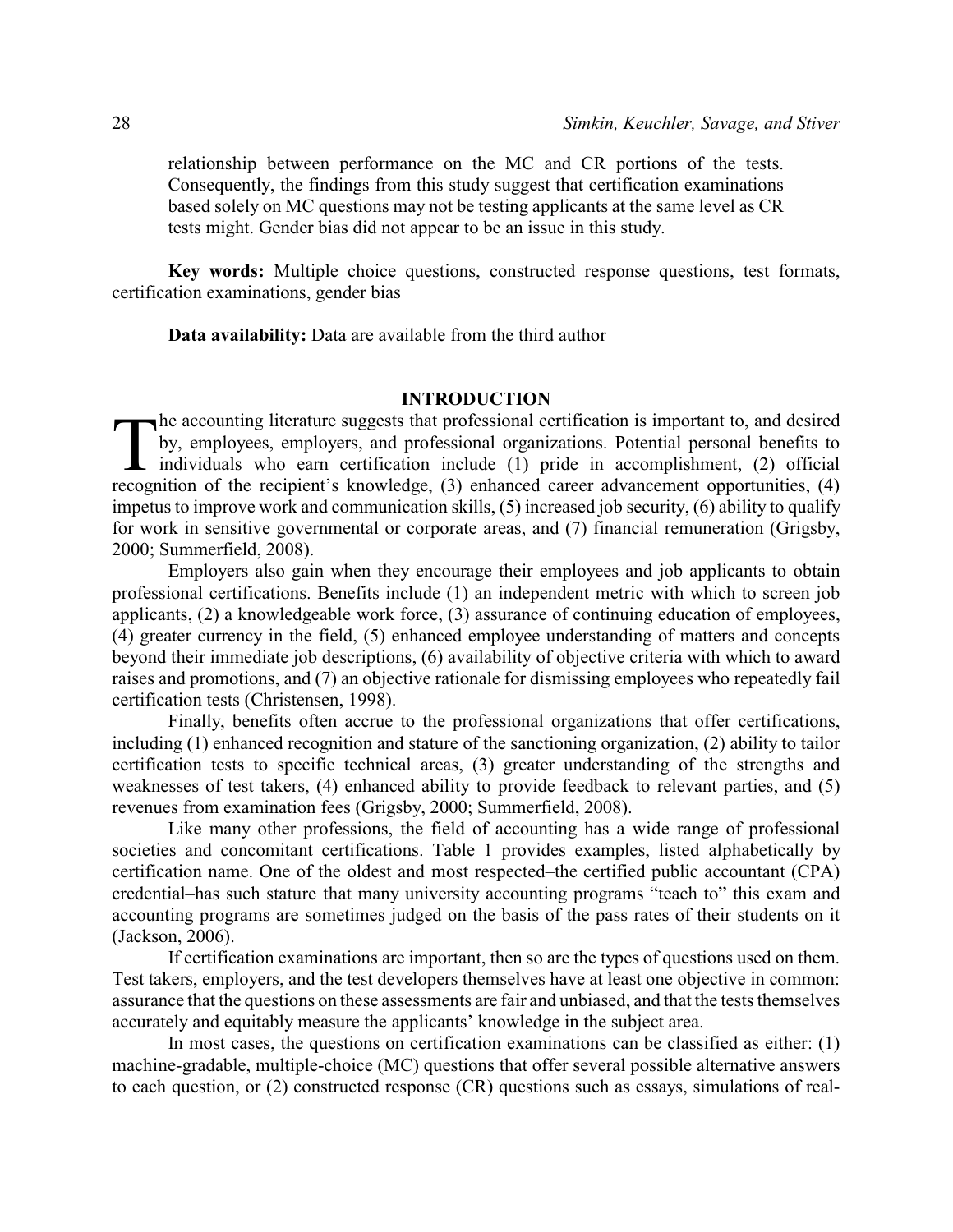## **Selected Certification Examinations Related to Accounting**

| Examination                                           | Acronym      | Sponsoring Organization                                       | Cost                                   | Duration (Hrs)             | Composition                                  |
|-------------------------------------------------------|--------------|---------------------------------------------------------------|----------------------------------------|----------------------------|----------------------------------------------|
| Certified Information<br><b>Security Manager</b>      | <b>CISM</b>  | Information Systems Audit and<br>Control Association (ISACA)  | \$375 (members)<br>\$505 (non-members) | $\overline{4}$             | 200 Multiple<br>Choice (MC)                  |
| Certification in Control<br>Self-Assessment®          | <b>CCSA</b>  | <b>Institute of Internal Auditors</b><br>(IIA)                | \$250 (members)<br>\$300 (non-members) | 3.25                       | 125 MC                                       |
| Certified Financial<br>Services Auditor®              | <b>CFSA</b>  | <b>Institute of Internal Auditors</b><br>(IIA)                | \$250 (members)<br>\$300 (non-members) | 3.5                        | 125 MC                                       |
| Certified Fraud<br>Examiner                           | <b>CFA</b>   | Association of Certified Fraud<br>Examiners                   | \$990 and up                           | 10                         | 600 MC                                       |
| <b>Certified Government</b><br>Auditing Professional® | CGAP         | Institute of Internal Auditors<br>(IIA)                       | \$300                                  | 3.5                        | 125 MC                                       |
| Certified in the<br>Governance of<br>Enterprise IT    | <b>CGEIT</b> | Information Systems Audit and<br>Control Association (ISACA)  | \$325 (members)<br>\$455 (non-members) | $\overline{4}$             | 120 MC                                       |
| Certified Information<br><b>Systems Auditor</b>       | <b>CISA</b>  | Institute of Internal Auditors<br>(IIA)                       | \$375 (members)<br>\$505 (non-members) | $\overline{4}$             | <b>200 MC</b>                                |
| Certified Internal<br>Auditor                         | <b>CIA</b>   | <b>Institute of Internal Auditors</b><br>(IIA)                | \$575 (members)                        | 2.45 (each of 4)<br>parts) | 100 MC per<br>part (400 total)               |
| <b>Certified Management</b><br>Accountant             | <b>CMA</b>   | Institute of Management<br>Accountants (IMA)                  | \$700 (members)                        | 4 (each of 2)<br>parts)    | 100 MC and 2<br>30-minute<br>essays per part |
| Certified Public<br>Accountant                        | <b>CPA</b>   | American Institute of Certified<br>Public Accountants (AICPA) | varies by state                        | 14 (all parts)             | 70% MC, 30%<br>simulations                   |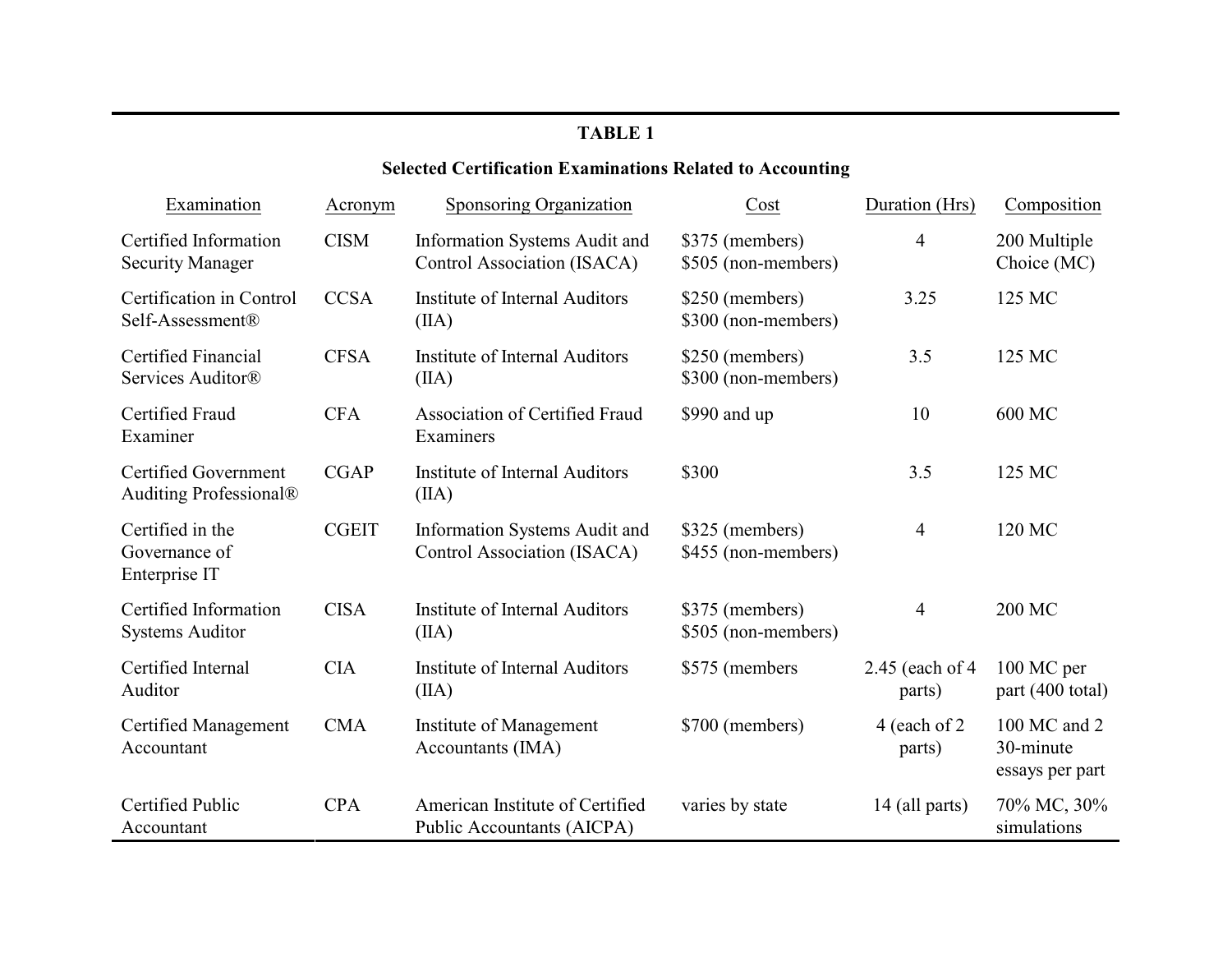world problems, or computational problems. In the discussion that follows, the term "examination format" refers to the ratio of these two types of questions on a given certification examination.

Table1 makes clear that the majorityof accounting certification examinations relyheavily–or in most cases, solely–on multiple choice questions. The purpose of this article is to discuss the efficacy of using such questions to assess a test taker's understanding of a given body of knowledge. The next section of this paper discusses the theoretical merits and drawbacks of using such questions and reviews the empirical evidence. The third section reports the results of a new study that the authors conducted to empirically test the usefulness of MC questions as assessments of test taker knowledge. The fourth section provides further discussion of our results and also some caveats that limit our findings. The final section provides a summary and a set of conclusions for our work.

#### **THE MC-CR CONTROVERSY**

Like tests in academia, the objective of most certification examinations is to assess a candidate's knowledge in sufficient depth to assign a fair grade. Given the importance of many certifications to both applicants and employers, a great deal rides on the efficiency and equity of the process. This, in turn, has led both scholars and certification-exam developers to ask "what type of test format best performs this assessment task?"

#### **Assessment Choices**

MC examinations enjoy a number of important advantages. For example, they can be drawn randomly from computerized test banks and administered frequently to test takers; they can be graded easily, quickly, consistently, and accurately; they are usually viewed as objective; they can cover a wide range of subjects; and they can be returned to their test takers in relatively short periods of time (Zeidner, 1987; Snyder, 2003). These advantages probably account for the fact that, today, a host of professional certification examinations in such diverse disciplines as architecture, dentistry, engineering, law, medicine, optometry, pharmacology, computer programming, and veterinary sciences now use MC formats exclusively as assessment tools (Hamblen, 2006; Puliyenthuruthel, 2005). Historically, the one exception to this trend has been the AICPA exam, but 24 years ago, Mitchell Rothkopf, then director of the examination division, argued strongly for "no more essay questions on the uniform CPA exam" (Rothkopf, 1987).

On the other hand, the most common argument favoring CR questions is the widespread belief that they test a deeper understanding of the subject material (Hwang et al., 2008; Ingram and Howard, 1998; Bridgeman, 1992; Lukhele et al.,1994). A related perception is that CR test questions are better at evaluating a respondent's integrative skills–for example, because they demand a more–thorough grasp of the subject matter and its context–and therefore, better probe both the breadth and depth of the test taker's knowledge (Hancock, 1994; Rogers and Hartley, 1999; Bacon, 2003). The fact that CR questions also test the respondent's ability to organize thoughts into a cohesive answer adds to this preference (Shaftel and Shaftel, 2007). It is probably for these reasons that some certification examinations in such areas as engineering or information technology now have extensive, performance-based components. Similarly, essayquestions have been re-introduced into the SAT examinations because its administrators felt that such questions better assess the accuracy of language and reasoning skills (Katz et al., 2000).

Professional accountants do not answer test questions for a living. Rather, they perform accounting tasks using the skills they have learned in school or acquired at work. Thus, a final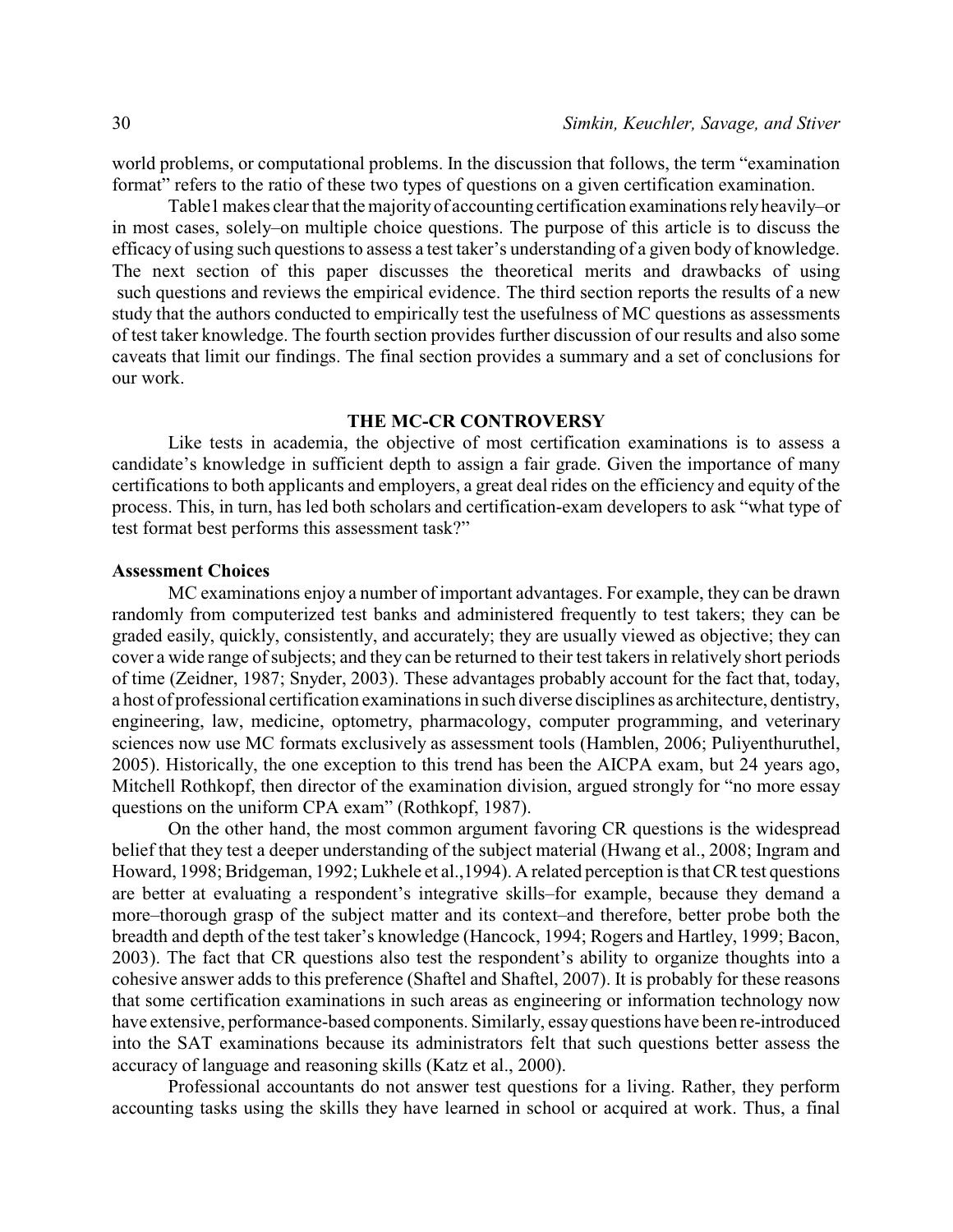reason favoring CR tests is the greater likelihood of structural fidelity–i.e., the degree to which examination questions require the same problem-solving skills encountered in the work venues of a given field (Messick, 1993). This is particularlyimportant in the accounting area, where employers are more interested in hiring competent accountants and auditors than good test takers.

Despite their advantages, CR questions have significant drawbacks, even for those who believe they are superior assessment tools. Perhaps the most important of them is that grading takes longer than for MC tests, tends to be more subjective, and often requires substantial prerequisite knowledge. This process is also more onerous for the evaluators themselves, who are more likely to be subject to both critical and litigious challenges. Finally, if the CR questions require writing samples or essays, some scholars (as well as many students) believe that CR questions naturally favor those individuals with superior writing skills, even if poorly-written answers have superior knowledge content (Zimmerman and Williams, 2003).

The MC-CR controversy includes one final component: the question of "gender bias" (Walstad and Robson, 1997; Hirschfeld et al.,1995). Certification test developers have a particularly strong interest in this matter because they have both a natural and a legal incentive to ensure that their examinations are "gender neutral"–i.e., that their tests do not favor males over females or vice versa. But are MC questions really gender neutral?

Given these concerns, the choice between using MC or CR questions on a given professional certification examination creates a natural dichotomy. Multiple-choice questions are more convenient to grade, but are considered by many researchers to be less effective at measuring deep conceptual understanding (Becker and Johnston, 1999), while CR questions are just the opposite. The issues of "test equity" and "test efficacy" therefore come down to the extent to which the two types of questions are related. If we can find a strong relationship between them, then certification test developers can use MC examinations almost exclusively on such examinations, knowing that whatever is measured by CR tests is also measured by the other, and saving thousands of hours of grading time in the process. Conversely, if only a weak relationship exists–or none at all–then examiners would appear to be remiss in relying exclusively on MC questions in certification examinations. What empirical evidence exists to answer this question?

#### **Empirical Evidence**

An extensive body of research has addressed the question of how well MC versus CR questions test understanding of content material. Much of the theoretical work comes from the areas of educational psychology and educational assessment (Martinez, 1999; Hancock, 1994; Nunnally and Bernstein, 1994; Simkin and Kuechler, 2005). While these works suggest that it is theoretically possible to construct MC items that measure many of the same cognitive abilities as CR items, the question remains of how well this theory holds up empirically.

Early studies of this hypothesis have led some scholars to conclude that MC tests and CR tests measure the same thing (Traub, 1993; Wainer and Thissen, 1993; Bennett et al., 1991; Bridgeman, 1991). After examining sample tests from seven different disciplines, for example, Wainer and Thissen (1993) concluded that this relationship was so strong that "whatever is ... measured bythe constructed response section is measured better bythe multiple choice section…We have never found any test that is composed of an objectively and a subjectively scored section for which this is not true" (p. 116). Subsequent studies by Walstad and Becker (1994) and Kennedy and Walstad (1997) echoed these sentiments.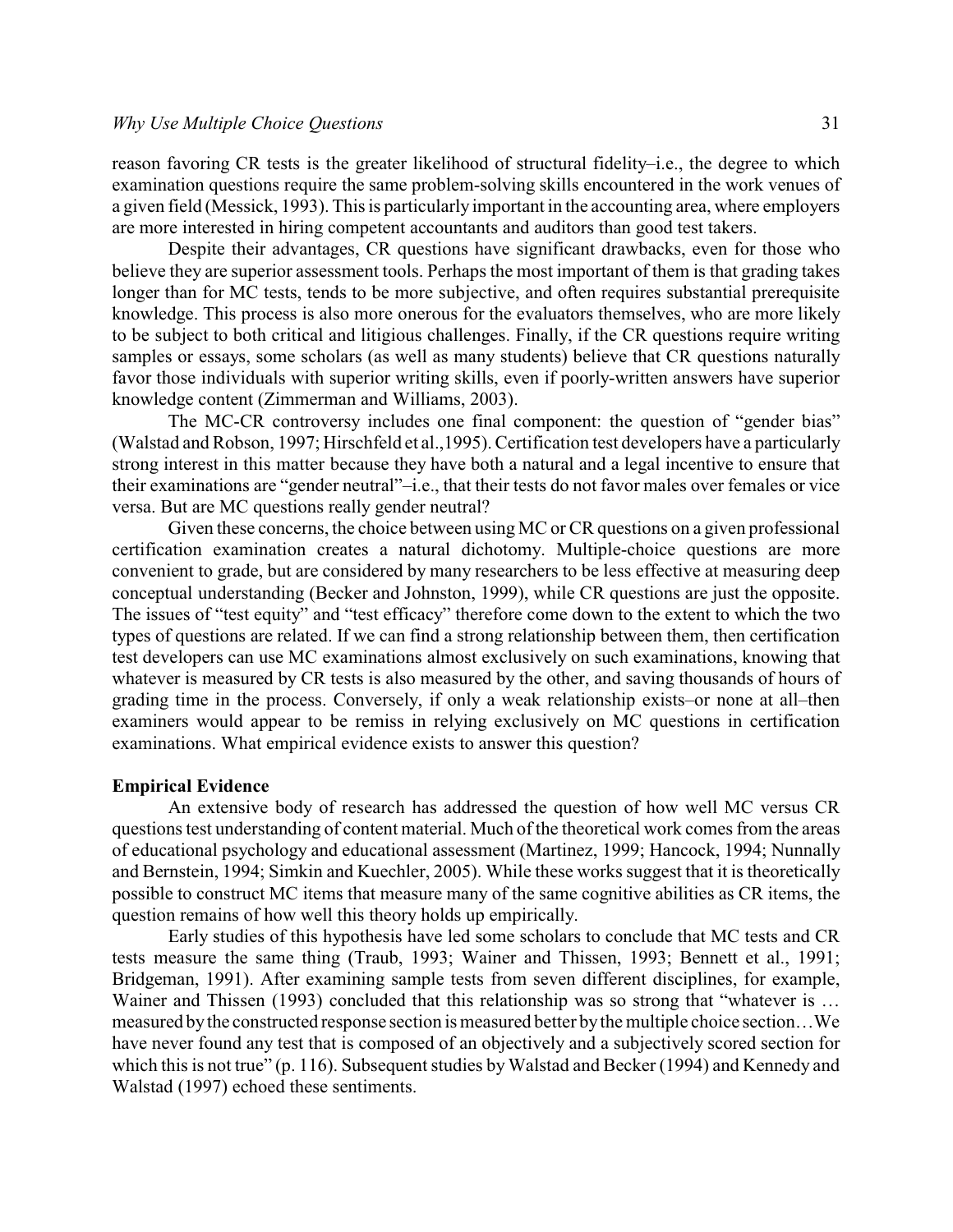A number of recent studies dispute these findings. For example, using a two-stage least squares estimation procedure, Becker and Johnston (1999) found no relationship between student performance on MC and essay questions on economics examinations, and therefore concluded that "these testing forms measure different dimensions of knowledge" (p. 348). A similar study in physics instruction by Dufresne et al. (2002. p. 175) led the authors to conclude that student answers on MC questions "…more often than not [give] a false indicator of deep conceptual understanding." Finally, in the areas of accounting and information systems, works by Kuechler and Simkin (2003) and Bible et al. (2008) found only moderate relationships between the MC and CR portions of the study examinations.

A potential explanation for why earlier empirical work has not yielded more consistent findings is that the type of CR questions used in the analysis may vary by domain. For example, if the CR portions of most English literature examinations involve essay questions, the higher-level organizational and expository skills required to answer them are less likely to correlate with student performance on MC questions, ostensibly over the same material. But this may not be a problem in the accounting or engineering areas, where CR questions are often computational, usually require students to adhere to more rigid standards of logic, and correct answers have less room for variance. As a result, it may be reasonable to expect a closer relationship between student performance on the MC and CR portions of student examinations in these areas. Again, a closer relationship bodes well for professional certification examinations that rely solely on MC questions.

As noted earlier, there is also the issue of gender bias. Here, too, the empirical evidence is inconsistent. Some studies have shown a possible advantage of males relative to females on MC tests (Lumsden et al., 1987; Bolger and Kellaghan, 1990; Lumsden and Scott, 1995). Bridgeman and Lewis (1994) estimated this advantage to be about one-third of one standard deviation. However, other studies have shown no significant difference between males and females when both are evaluated using a MC test rather than a CR test (Chan and Kennedy, 2002; Greene, 1997; Walstad and Becker, 1994).

It is possible that "gender bias" may depend upon a variety of factors, including the particular sample used to address this question as well as the discipline from which the sample is taken (Hamilton, 1999; Gallagher and De Lisi, 1994). The relevant question here is whether MC questions are gender-neutral on accounting certification examinations. To date, several studies have explored the relationship between "test format" and "gender bias" in the accounting area. One study by Lumsden and Scott (1995) found that males scored higher than females on MC questions when taking the economics section of the Chartered Association of Certified Accountants examination, while another study by Gul et al. (1992) found no gender differences in students taking MC examinations in an auditing class. Tsui et al. (1995) replicated the Gul et al. (1992) study, but did not report gender differences.

Finally, Bible et al. (2008) identified "gender" as a small, but statistically significant determinant of student performance on MC questions on intermediate accounting tests. However, these researchers also found that the statistical significance varied by class section, leading them to conclude that gender differentials were at best "small." They also noted that the language-processing skills often required on the essay portions of tests in other disciplines were not at play in the tests used in their study.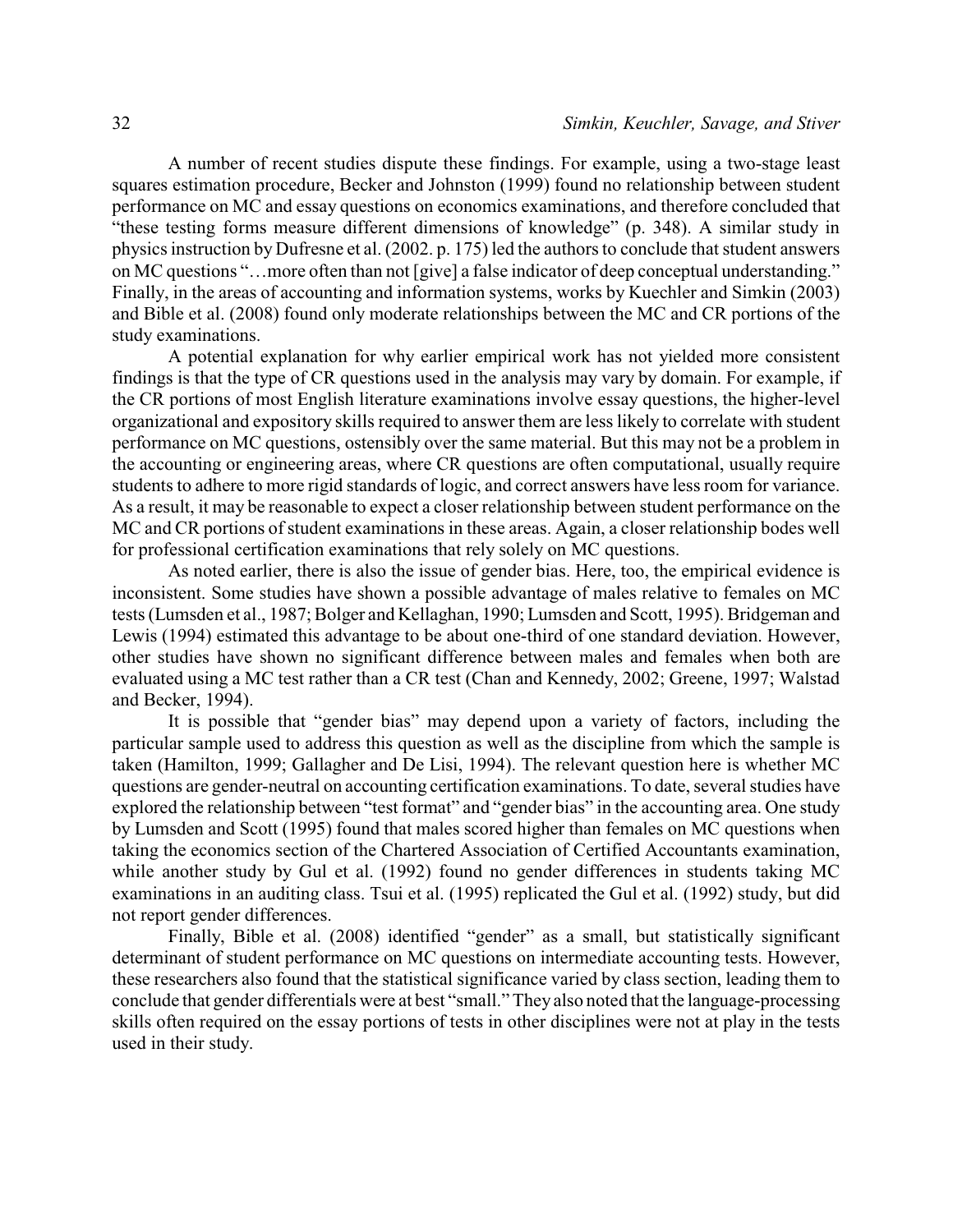#### **A NEW STUDY**

In the authors' opinion, the empirical evidence on the relationship between performance on MC and CR examinations is notable for what it does not provide: a definitive answer to the question of how close these assessments are to one another in measuring a test taker's understanding of a given body of knowledge, and also whether or not MC questions have a gender bias. If a close relationship can be found, then certification examiners can find assurance that their MC tests are as useful a predictor as CR tests of the professional competencies of those who take them. Conversely, if a close relationship cannot be found, it is easy to ask "of what use are such tests?" Consequently, given the discussions above, the authors were interested in investigating two specific research questions: (1) can multiple-choice examinations capture a substantial amount of the variability of constructed response scores (i.e., performance on MC questions correlates significantly and directly with performance on CR questions), and (2) are there significant differences in test performance that can be attributed to gender differences in the test takers?

The relative strength of the relationship between student performance on MC and CR tests is important. What we would like is a means to predict student performance on CR tests using more tractable MC questions. It is this possibility that the present study sought to confirm. If the relationship is strong enough (a subjective matter), then test developers can have the best of both worlds–MC exams that are easy to grade and comfort in the knowledge that such tests evaluate as much mastery of professional materials as CR tests.

Because CR questions like word problems can create a richer "prompting environment" that is known to enhance recall under some conditions, these and other factors have led researchers to conclude that multiple-choice and constructed response questions tap into different learning constructs (Becker and Johnston, 1999). However, the intent of this research was to determine the degree to which whatever is measured by one type of measure captures a meaningful amount of the variation in whatever is measured by the other type of measure.

#### **Methodology**

To answer our research questions, the authors conducted a study over four semesters to investigate the relationship between the two types of performance measures. The sample data consisted of the test scores of 448 students who had enrolled in accounting classes at two different state universities. Each student was required to complete two parts of the same test: one part consisting of MC questions and one part consisting of CR questions. Although the enrollees in the classes obviously differed from semester to semester, the two types of questions on each test covered the same class materials and attempted to measure student understanding of the subject matters.

All the students in the study were taking the courses for credit. In this sample, 41 percent of the students were female and 59 percent were male. Because the influence of "gender" has been identified in prior research as potentially important, we also included this variable in our investigations to see if it affected student test performance. Following prior experimental designs, CR scores acted as the dependent variable and a multiple linear regression analysis was used to determine the degree to which MC questions and certain demographic variables (described in greater detail below) were useful predictors of performance on the CR portion of each examination.

In the student tests used in this study, each MC question referred to a separate aspect of the associated accounting material and had four possible answers, labeled A through D. Figure 1 illustrates a typical MC question. Students answered this section of the exam by blackening a square on a scantron scoring sheet for a particular question. The number of correct responses for the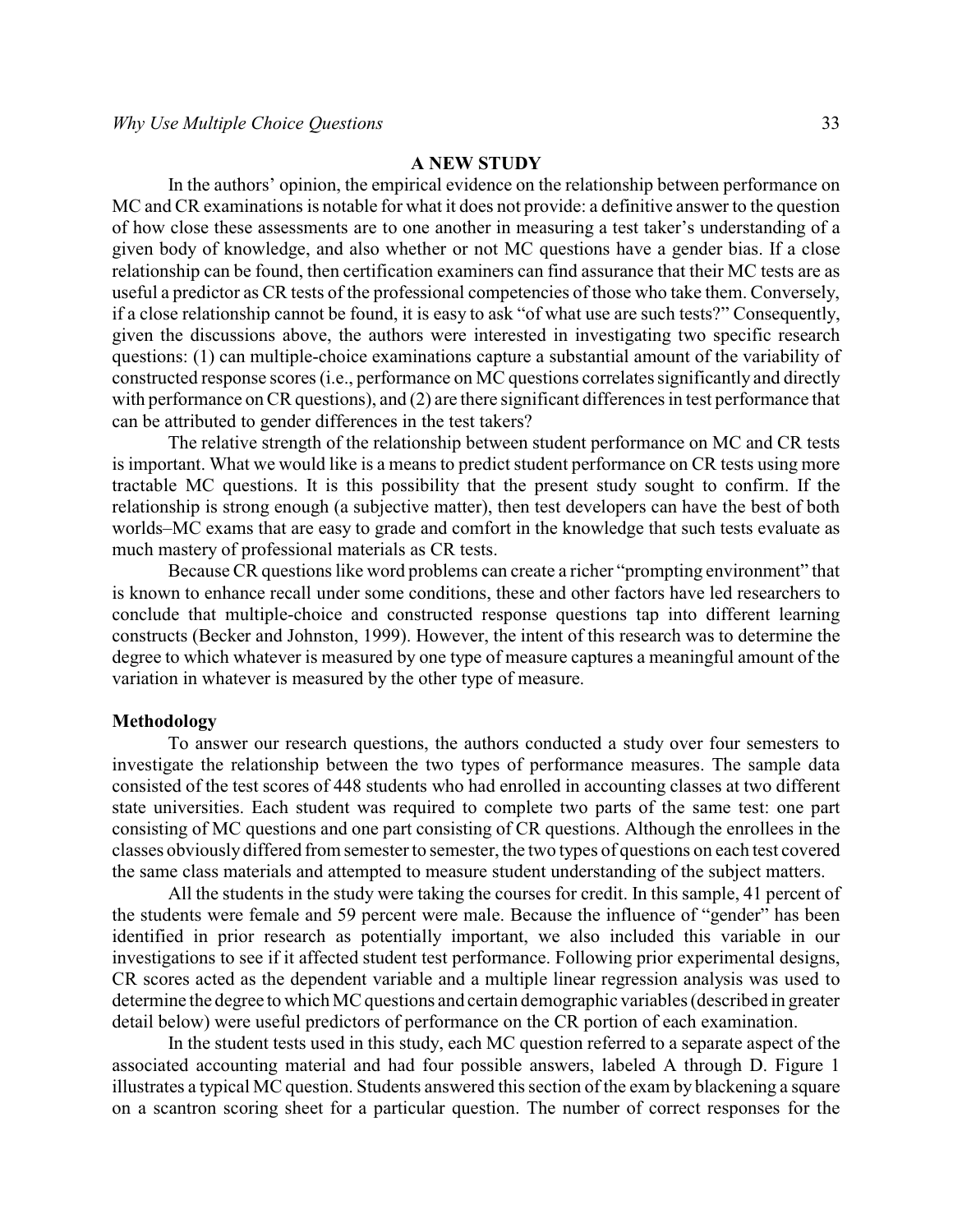A company purchased office supplies costing \$3,000 and debited Office Supplies for the full amount. At the end of the accounting period, a physical count of office supplies revealed \$1,600 still on hand. The appropriate adjusting journal entry to be made at the end of the period would be

**A)** Debit Office Supplies, \$1,600; Credit Office Supplies Expense, \$1,600.

**B)** Debit Office Supplies, \$3,400; Credit Office Supplies Expense, \$3,400.

**C)** Debit Office Supplies Expense, \$3,400; Credit Office Supplies, \$3,400.

**D)** Debit Office Supplies Expense, \$1,400; Credit Office Supplies, \$1,400.

#### **Figure 1. A typical multiple-choice question**

Prepare the journal entries to record the following transactions on Paula Worth Company's books using a perpetual inventory system. On February 6, Paula Worth Company sold \$60,000 of merchandise to the Jones Company, terms 2/10, net/30. The cost of the merchandise sold was \$30,000. On February 8, the Jones Company returned \$10,000 of the merchandise purchased on February 6 because it was defective. The cost of the merchandise returned was \$5,000. On February 16, Paula Worth Company received the balance due from the Jones Company.

#### **Figure 2. A typical constructed-response (CR) question**

different types of questions on each exam was scaled to a percentage to permit us to test student performance consistently across semesters.

In contrast to the MC questions in the sample tests, each CR question required a student to perform computations for some specific accounting event. Figures 2 and 3 illustrate typical questions. Each CR problem was worth several points–typically in the range of 5 to 25 points. All of these exam questions were graded using an answer template, limiting grading variations and restricting the subjectivity involved in the process. The instructor in each class used the same answer key to grade each CR question, awarding partial credit consistently and in the same proportion for partially-correct answers.

The MC questions appeared first in each examination, followed bytheCR (problem-solving) questions. The cover page of the exam contained test instructions, information about how much each question was worth, and the maximum time available for the exam. In practice, most students began by answering the MC questions, but test takers could also "work backwards" if they wished and begin with the CR questions. This alternate test taking strategy is common among students who prefer CR questions as well as for some international students for whom English is a second language (Kuechler and Simkin, 2003). Due to the higher point weighting, it is also possible that subjects focused more attention on the multiple-choice questions than the problem solving/essay (CR) questions.

Some prior studies of examination effectiveness have adjusted the scores of MC tests in an attempt to correct for the effects of guessing. One of the most recent investigations of the influence of guessing on MC tests by Zimmerman and Williams (2003) concurs with most prior research on that topic in stating that "guessing contributes to error variance and diminishes the reliability of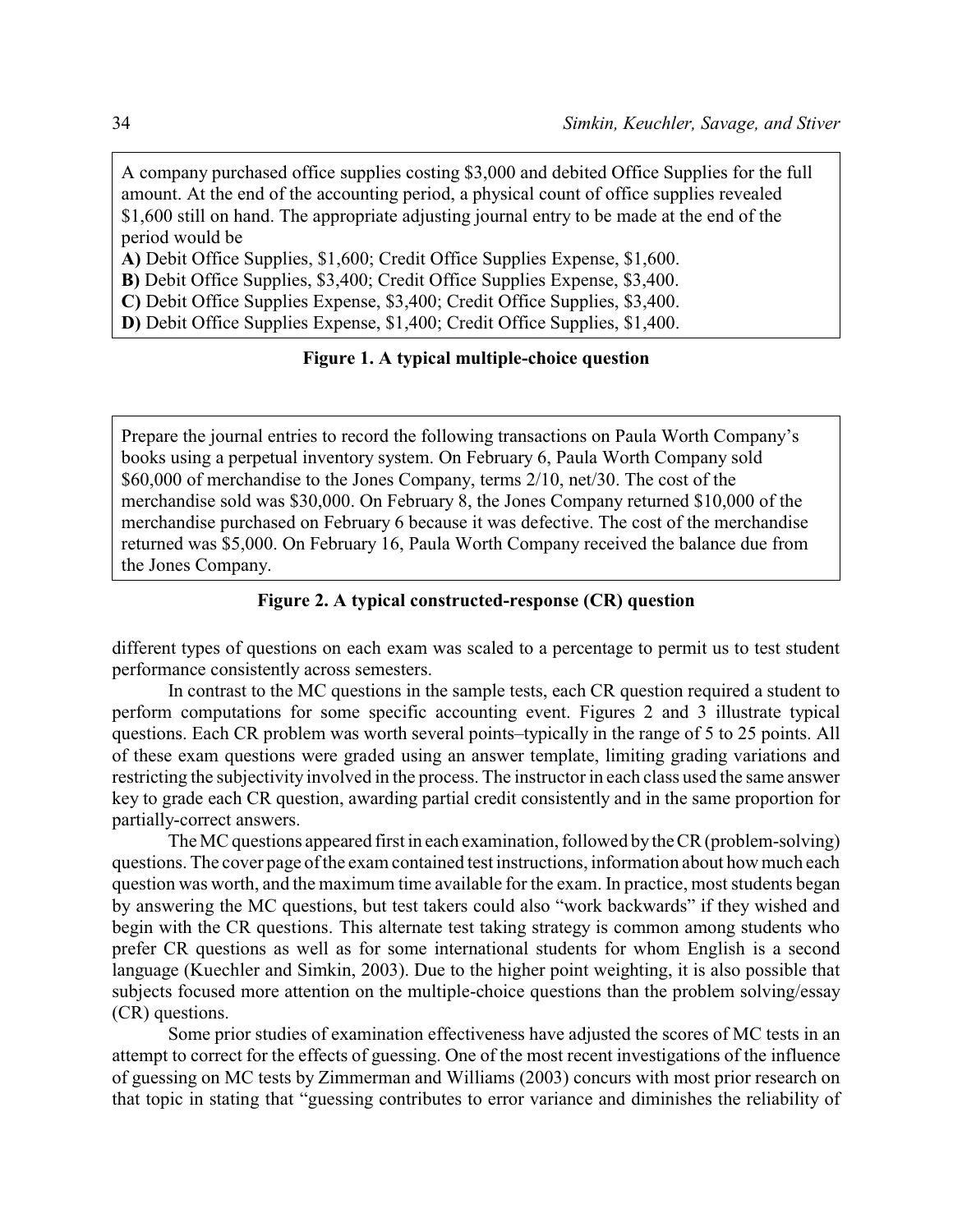## **Bank Reconciliation**

## **Part 1 - Multiple Choice Questions**

- 1. Which journal(s) are normally associated with the General Checking GL Account (and were used as such in your project)?
	- a. General Journal
	- b. Cash Receipts Journal
	- c. Cash Disbursements Journal
	- d. All of the above
- 2. Last month's bank reconciliation is used for this month's bank reconciliation to identify: a. Deposits in transit that have finally cleared the bank
	- b. Outstanding checks that have finally cleared the bank
	- c. Both A & B
	- d. None of the above. Last month's bank reconciliation is NOT used except as a template.
- 3. Which of the following reconciling items on the bank reconciliation require an adjustment to the balance of the cash general ledger account?
	- a. A monthly service charge fee d. errors by the bank
	- b. Outstanding checks e. All of the above require adjustment
- 

c. Deposits-in-transit

## **Part 2 - Constructive Response Question**

See attached bookkeeping and accounting information for Your Company (General Ledger, General Journal, Cash Receipts Journal, Cash Payments Journal, Bank Statement, last month's reconciling items for the bank reconciliation).

Complete the accounting task below. Include complete and proper headings:

Start with the Cash Operating account and do a bank reconciliation for the General Checking bank account. Record and post any necessary adjustments in the books.

## **Figure 3. A multiple-choice and related constructed-response (CR) question**

tests." These authors also note that the variance depends on multiple factors, including the ability of the examinee, in ways that are not fully understood. For this reason, rather than adjust the raw scores, we preferred to perform our regressions on unadjusted scores and inform the reader of the effect of the likely increase in variance in our data sets and its effect on regression analyses. Again, our objective was not to explain the variability of MC or CR tests, but rather to investigate whether performance on MC tests and CR tests are related.

## **Data**

To address these questions, the authors gathered data from a wide range of accounting courses and students. Table 2 describes the 10 accounting classes used in our study and the number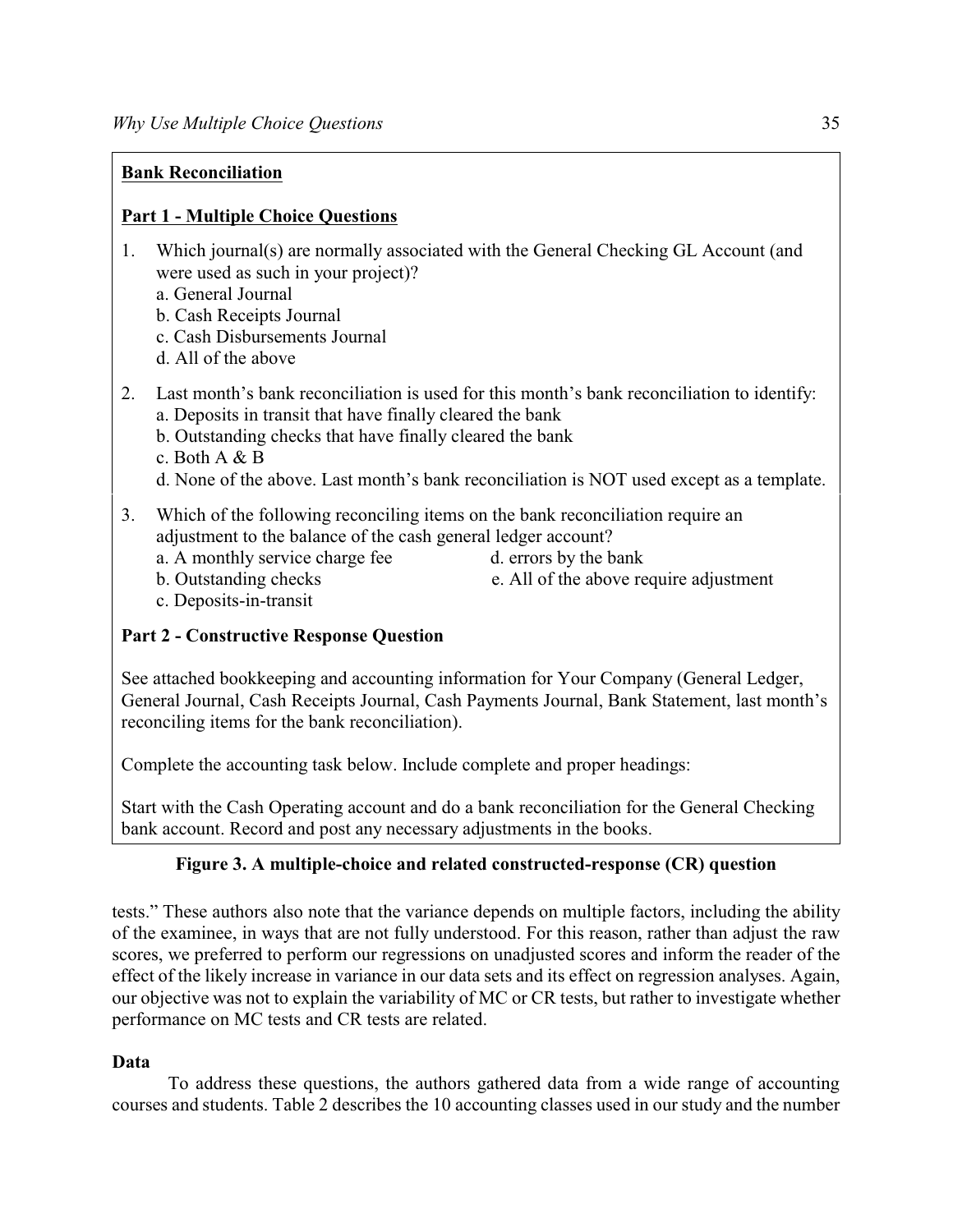#### **Sources of Sample Data**

| Class    | Class Title                              | Number of Students |
|----------|------------------------------------------|--------------------|
| Class 1  | <b>Introductory Financial Accounting</b> | 46                 |
| Class 2  | <b>Introductory Financial Accounting</b> | 46                 |
| Class 3  | <b>Introductory Financial Accounting</b> | 45                 |
| Class 4  | <b>Introductory Financial Accounting</b> | 45                 |
| Class 5  | <b>Introductory Financial Accounting</b> | 46                 |
| Class 6  | <b>Accounting Information Systems</b>    | 54                 |
| Class 7  | <b>Accounting Information Systems</b>    | 39                 |
| Class 8  | <b>Accounting Information Systems</b>    | 37                 |
| Class 9  | Intermediate Financial Accounting        | 45                 |
| Class 10 | Intermediate Financial Accounting        | 34                 |

of students enrolled in each of them. To ensure independent sample observations, we excluded secondary test scores from the few students who were simultaneously or consecutively enrolled in two of these classes.

#### **Dependent and Independent Variables**

The dependent variable for the study was the (percentage) score on the CR portion of each class examination. From the standpoint of this investigation, the most important independent variable was the student's score on the MC portion of the examination. As illustrated in Figure 2, the CR questions required students to create journal entries or perform similar tasks. To ensure consistency in grading CR answers, the same instructor manually graded all the CR questions on all examinations for a given class, indicating the correct answer(s) to each CR question as well as a list of numerical penalties to assess for common errors.

Another important independent variable used in this study was "gender." As noted above, a number of prior studies have detected a relationship between "gender" and "computer-related outcomes" (Hamilton, 1999; Gutek and Bikson, 1985). Accordingly, "gender" was included in the linear regression model as a dummy variable, using "1" for females and "0" for males. Finally, the examinations in each class had different, and differently-worded, questions, and the tests were taken by different students. Accordingly, we added dummy (0-1) variables to the regression equation for each class to account for these differences.

In summary, the regression equation tested in this study used student performance on the CR portion of a final or midterm examination as the dependent variable, and student performance on the MC portion of the exam, gender, and semester dummy variables as independent variables. Table 3 lists these independent variables and provides brief descriptions of them.

#### **Results**

Table 4 displays the results from the regression analysis described above. Coefficient values, t-statistics, and probabilities are only shown for nine of the ten classes because we used 0-1 dummy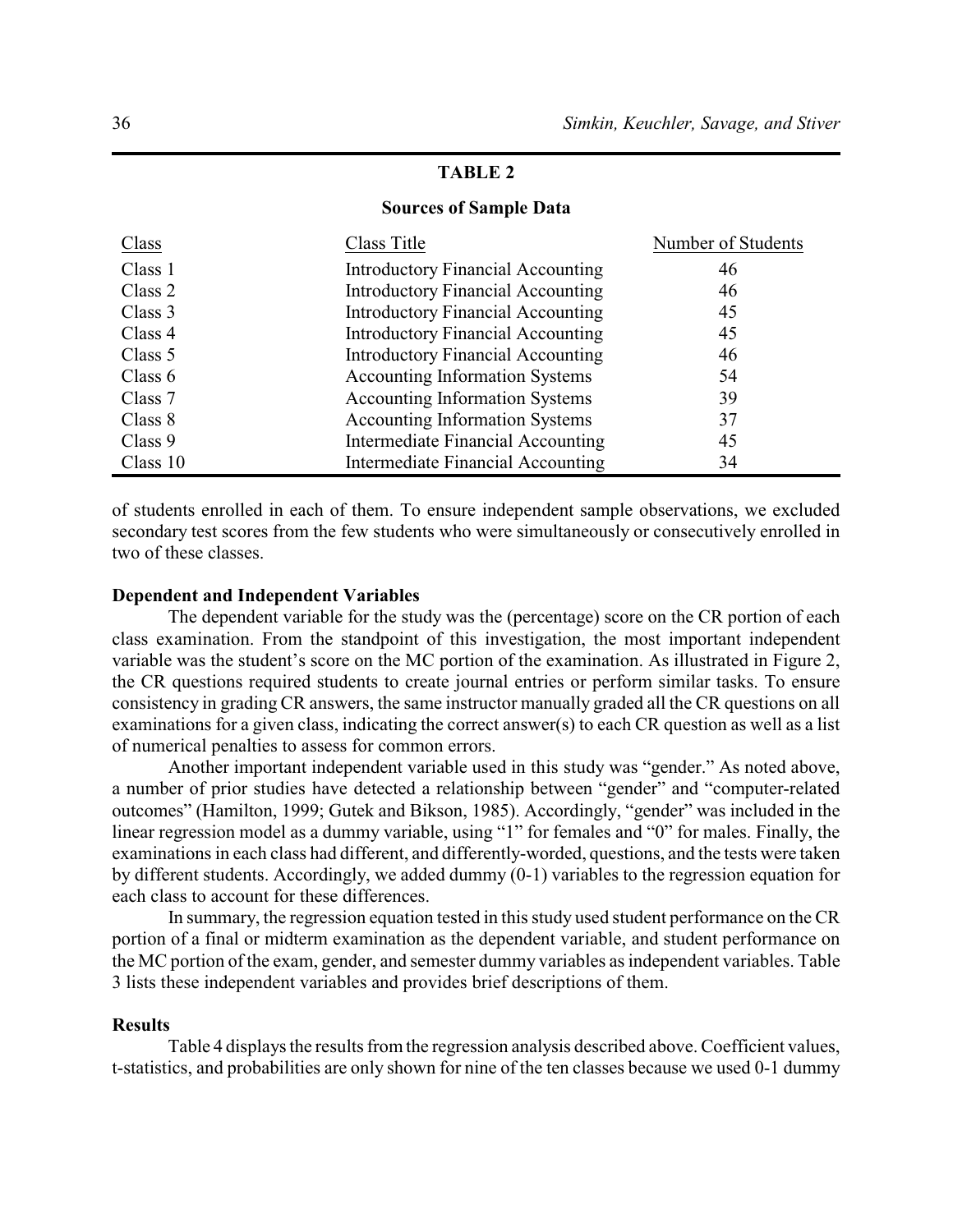#### **Independent Variables for the Regression Model**

| Independent Variable | Description                                                                |
|----------------------|----------------------------------------------------------------------------|
| MC .                 | The (percentage) score on the multiple-choice portion of an<br>examination |
| Gender               | A dummy variable: $0 =$ male, $1 =$ female                                 |
| Class $(1, 2, etc.)$ | A dummy variable $(0-1)$ to account for the different                      |
|                      | examination questions given to each class                                  |

#### **TABLE 4**

## Coefficient (β) t-statistic Probability  $\text{Intercept}$  47.11  $13.89$  <.001 MC % 0.56 13.66  $\leq 0.01$ Gender 1.30 1.21 .229 Class 1  $-7.41$   $-3.16$   $.002$  $\text{Class } 2 \quad -8.27 \quad -3.09 \quad 002$ Class 3  $-9.15$   $-3.37$   $.001$  $\text{Class } 4 \rightarrow \text{--}6.60 \rightarrow \text{--}2.58 \rightarrow \text{--}010$ Class 5  $-0.73$   $-0.19$  .848 Class 6  $10.03$   $-3.75$   $< .001$ Class 7  $-7.52$   $-2.92$   $.004$  $\text{Class } 8 \qquad \text{--} 4.86 \qquad \text{--} 1.88 \qquad \text{--} 061$ Class 9  $1.95$   $0.76$   $.446$  $N = 448$ ,  $F = 18.5$ ,  $df = 11$ ,  $P < .001$ ,  $R^2 = .301$

#### **Linear Regression Results**

variables for them and the tenth class acted as a "base" for the others. Table 5 shows the correlation coefficients for all the regression variables.

The t-statistics for almost all of the equation regressors were statistically significant (for p  $< 0.05$ ) and most were significant at  $p < 0.01$ . The beta coefficient of "0.56" for the MC questions is noteworthy. Its positive sign shows that student performance on MC questions is positively correlated with student performance on CR questions, and its magnitude of "0.56" means that a student was likely to earn, on average, a little more than a half percentage point on each CR question for every one percentage point earned on the MC portion of the same test. Because the relative proportion of MC and CR questions varied from class to class and test to test, this value of 0.56 is an aggregate scaling factor for the relationship between the two parts, rather than a direct measure of the equivalence of these two parts.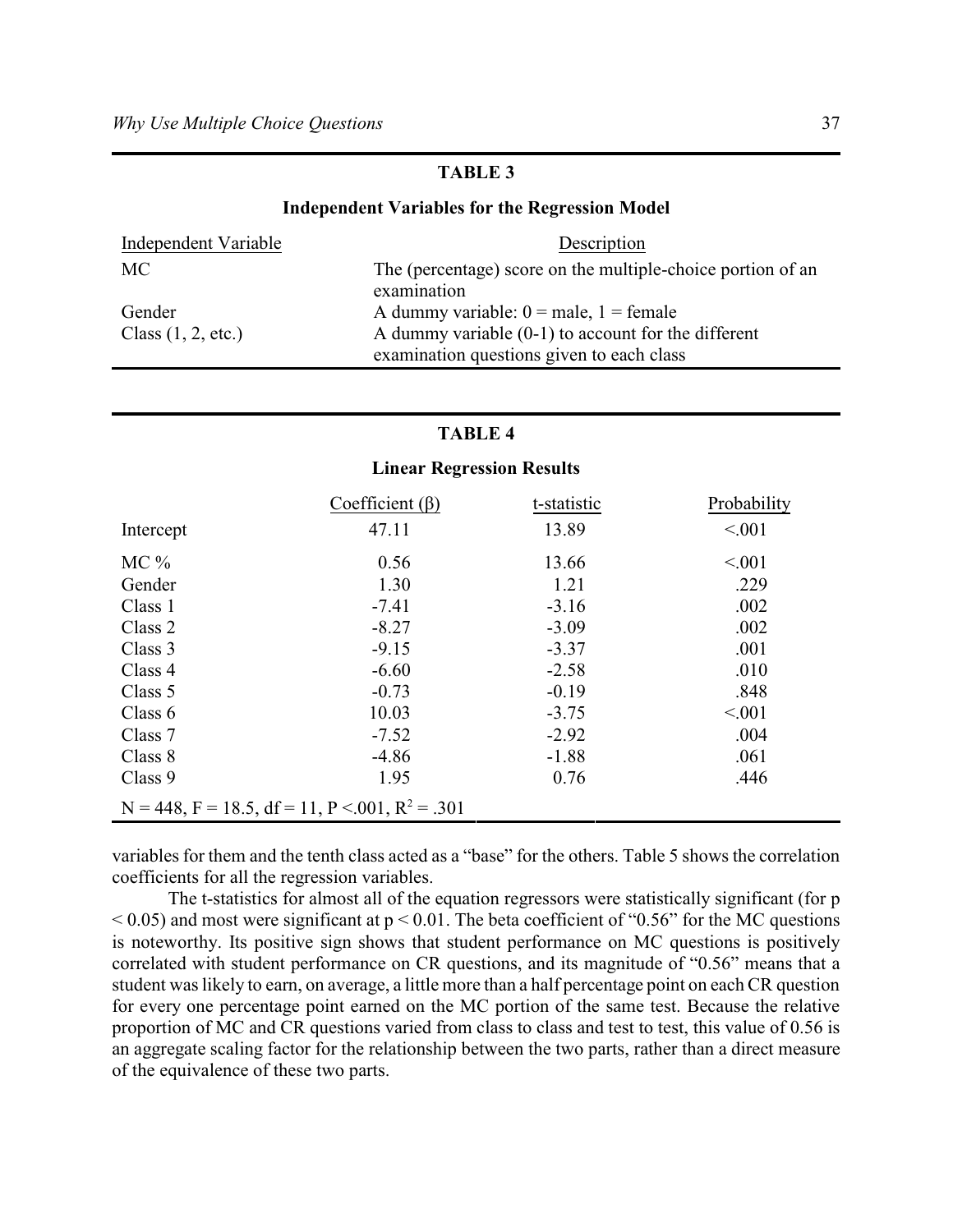| <b>Correlation Matrix for All Variables</b>                                          |           |            |           |                      |          |           |                   |          |           |           |           |          |
|--------------------------------------------------------------------------------------|-----------|------------|-----------|----------------------|----------|-----------|-------------------|----------|-----------|-----------|-----------|----------|
|                                                                                      | CR        | MC         | Gender    | Class 1              | Class 2  | Class 3   | Class 4           | Class 5  | Class 6   | Class 7   | Class 8   | Class 9  |
| <b>MC</b>                                                                            | $0.499**$ |            |           |                      |          |           |                   |          |           |           |           |          |
| Gender                                                                               | 0.053     | $-0.009$   |           |                      |          |           |                   |          |           |           |           |          |
| Class 1                                                                              | 0.035     | $0.156**$  | 0.014     |                      |          |           |                   |          |           |           |           |          |
| Class 2                                                                              | $-0.053$  | 0.007      | $-0.047$  | $-0.157**$           |          |           |                   |          |           |           |           |          |
| Class 3                                                                              | $-0.064$  | 0.017      | $-0.033$  | $-0.153** -0.093*$   |          |           |                   |          |           |           |           |          |
| Class 4                                                                              | 0.065     | $0.148**$  | $-0.031$  | $-0.188**$ $-0.114*$ |          | $-0.111*$ |                   |          |           |           |           |          |
| Class 5                                                                              | 0.033     | 0.063      | $0.143**$ | $-0.084$             | $-0.051$ | $-0.050$  | $-0.061$          |          |           |           |           |          |
| Class 6                                                                              | 0.011     | $0.191**$  | 0.001     | $-0.170**$ $-0.103*$ |          | $-0.100*$ | $-0.124** -0.055$ |          |           |           |           |          |
| Class 7                                                                              | $-0.100*$ | $-0.100*$  | 0.016     | $-0.170**$ $-0.103*$ |          | $-0.100*$ | $-0.124** -0.055$ |          | $-0.112*$ |           |           |          |
| Class 8                                                                              | 0.012     | $-0.022$   | 0.016     | $-0.170**$ $-0.103*$ |          | $-0.100*$ | $-0.124** -0.055$ |          | $-0.112*$ | $-0.112*$ |           |          |
| Class 9                                                                              | 0.054     | $-0.236**$ | 0.001     | $-0.170**$ $-0.103*$ |          | $-0.100*$ | $-0.124** -0.055$ |          | $-0.112*$ | $-0.112*$ | $-0.112*$ |          |
| Class 10                                                                             | $-0.004$  | $-0.215$   | $-0.026$  | $-0.146$             | $-0.088$ | $-0.086$  | $-0.106$          | $-0.048$ | $-0.096$  | $-0.906$  | $-0.096$  | $-0.096$ |
| Note: for significant correlation coefficients, * indicates .05 and ** indicates .01 |           |            |           |                      |          |           |                   |          |           |           |           |          |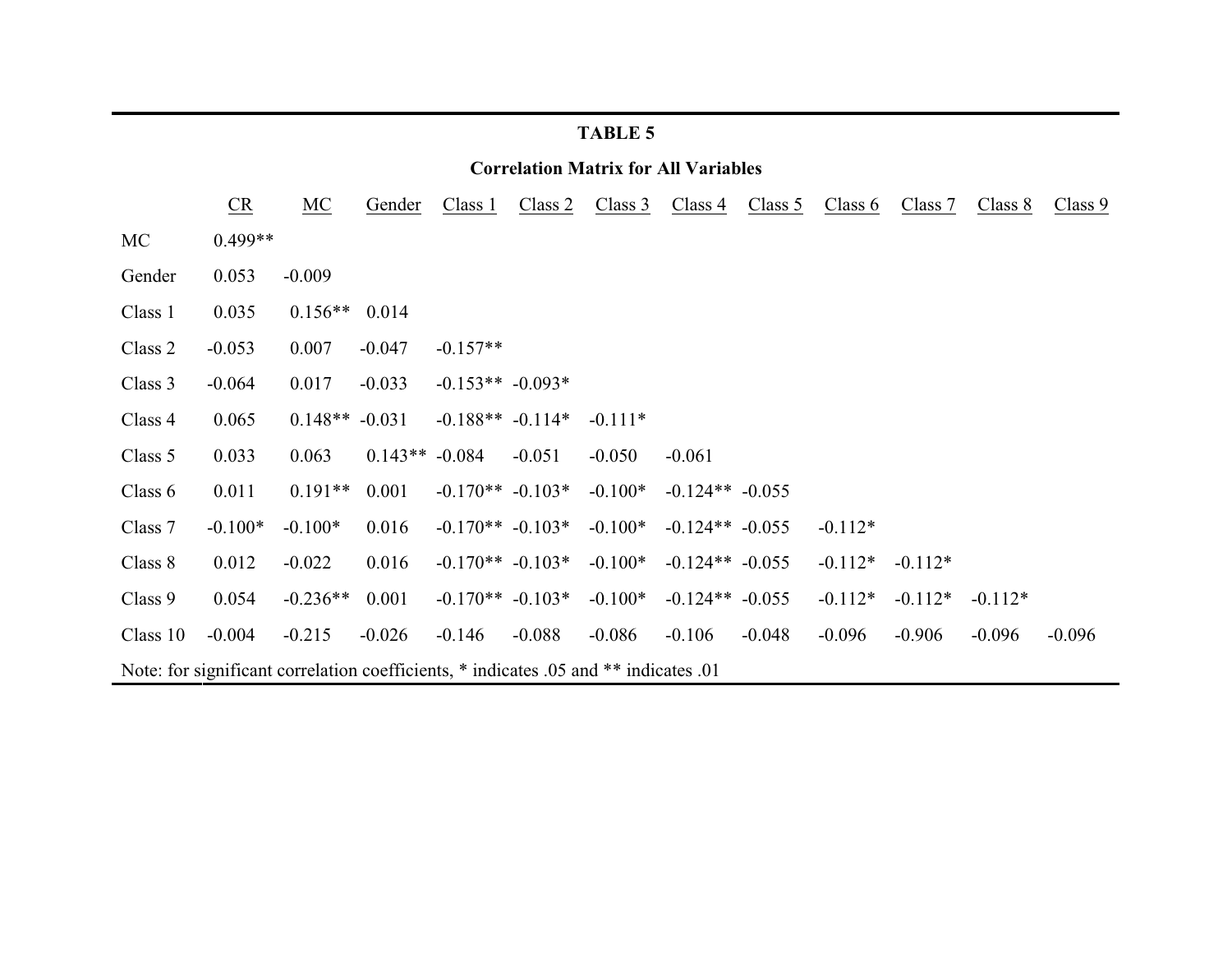#### *Why Use Multiple Choice Questions* 39

The results for the gender variable were inconclusive. Because the underlying dummy variable was coded as "0" for males and "1" for females, the regression coefficient of "1.3," if significant, would imply that females have a strong advantage over males on CR questions. However, the P value of .229 indicates that gender is not statistically significant. Because the conclusion of a strong positive bias for females on MC tests is inconsistent with earlier studies (Bible et al., 2008; Kuechler and Simkin, 2003; Gutek and Bikson, 1985), all of which found small gender differentials favoring males on MC tests, we consider the non-significant positive result for females an artifact of this particular data set. The lack of gender significance in fact reflects the meta-level inconsistency found for gender effects in prior studies.

Finally, we found that seven out of nine of the coefficients for our class (dummy) variables were statistically significant. As noted earlier, this finding merely confirms our assertions that a myriad of factors differed from test to test, and therefore, between classes and semesters–for example, how hard each test was relative to the others.

Perhaps the most important statistic in our linear regression was the adjusted  $\mathbb{R}^2$  value of ".301." This finding is consistent with similar models tested by Kuechler and Simkin (2003), who found a comparable value of "0.45" in a similar study of information systems students. The ultimate assessment of whether such a result is "good" or "bad" is subjective, but (for the reasons explained above) we expected a higher value.

#### **Individual Class Regressions**

To isolate the possible interactive effects of the differentiating factors caused by a different set of tests and students, the authors also performed regressions for each class separately, using only an intercept, MC, and gender as explanatory variables. Table 6 reports our findings.

As with the results in Table 4, most of the regression coefficients for these latter models were statistically significant. However, the actual estimation values differed from semester to semester, reflecting the differences in test questions, variations in teaching effectiveness, and different student compositions. Of particular interest were the coefficient estimates for the MC variable, which ranged in value from ".20" (for class 10) to "0.83" (for class 2). Again, the positive signs of these estimates reinforce the intuitive notion that student performance on MC and CR questions are related to one another, and again, none of these estimates were statistically differentiable from a desirable coefficient value of "1.0"–the ideal value indicating that performances on MC and CR tests are perfectly synchronized.

We note that the regressions for five of the ten classes taken individually have adjusted  $\mathbb{R}^2$ values less than the summary regression containing all data points. We also note that "gender" was significant for only one class (Class 2). Both of these observations lend credibility to the results of the all-class regression (Table 4), which also reports a small  $R<sup>2</sup>$  value and a non-statisticallysignificant gender coefficient ( $p = 229$ ).

#### **Two Additional Statistical Tests**

To further examine the statistical properties of our sample data, we performed both a matched-pair test for the mean difference in scores and a Wilcoxon signed rank test for each of the 10 different classes in our sample. Again, we tested our class data separately in order to reduce the confounding effects potentially inherent in combining the data from different class subjects, varying amounts of course support, alternate instructors, and similar artifacts. Because we could not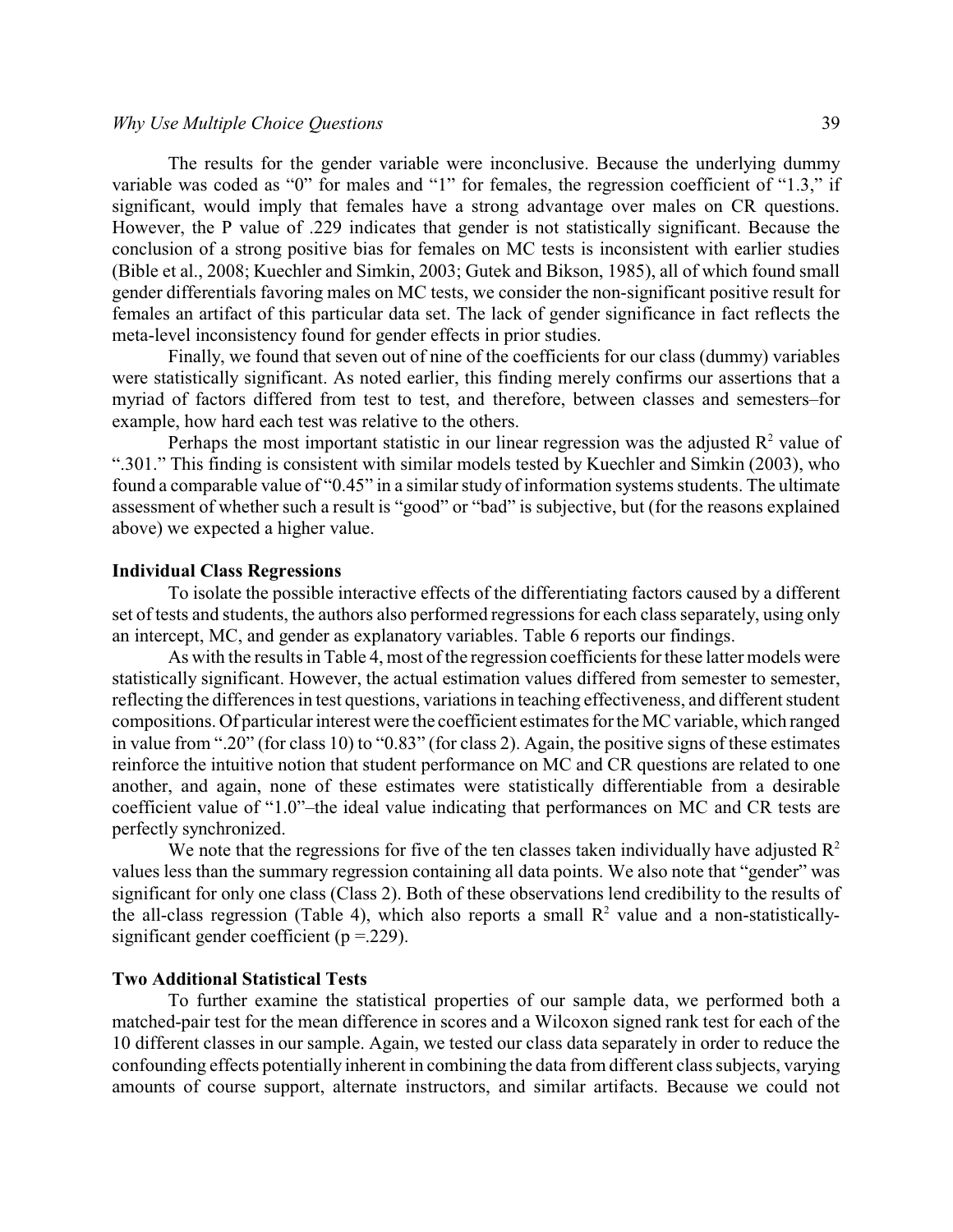| <b>TABLE 6</b>                                                     |                      |                                             |                                        |               |              |  |  |  |  |
|--------------------------------------------------------------------|----------------------|---------------------------------------------|----------------------------------------|---------------|--------------|--|--|--|--|
| <b>Estimates of Regression Coefficients for Individual Classes</b> |                      |                                             |                                        |               |              |  |  |  |  |
|                                                                    |                      |                                             |                                        |               |              |  |  |  |  |
|                                                                    | Class 1              | Class 2                                     | Class 3                                | Class 4       | Class 5      |  |  |  |  |
| Intercept                                                          | $33.17*$             | $15.39*$                                    | 27.34                                  | 70.48*        | 51.25*       |  |  |  |  |
| MC(%)                                                              | $0.77*$              | $0.83*$                                     | $0.69*$                                | $0.21*$       | $0.53*$      |  |  |  |  |
| Gender                                                             | $-1.08$              | $6.65*$                                     | 2.30                                   | 2.30          | all female   |  |  |  |  |
| Adjusted $\mathbb{R}^2$                                            | 0.56                 | 0.45                                        | 0.17                                   | 0.31          | 0.26         |  |  |  |  |
| df, F, p                                                           |                      | 2, 59.77, $\leq 0.01$ 2, 16.66, $\leq 0.01$ | 2, 4.78, 015                           | 2, 3.10, 054  | 2, 4.56, 060 |  |  |  |  |
|                                                                    |                      |                                             |                                        |               |              |  |  |  |  |
|                                                                    | Class 6              | Class 7                                     | Class 8                                | Class 9       | Class 10     |  |  |  |  |
| Intercept                                                          | 17.08                | $33.52*$                                    | $43.62*$                               | 65.64*        | $72.26*$     |  |  |  |  |
| $MC$ $(\frac{9}{6})$                                               | $0.82*$              | $0.62*$                                     | $0.57*$                                | $0.31*$       | $0.20*$      |  |  |  |  |
| Gender                                                             | $-4.07$              | 4.06                                        | $-2.96$                                | 2.20          | $-0.48$      |  |  |  |  |
| Adjusted $\mathbb{R}^2$                                            | 0.31                 | 0.29                                        | 0.48                                   | 0.20          | 0.12         |  |  |  |  |
| df, F, p                                                           | 2, $11.22, \le 0.01$ |                                             | $2, 9.89, \le 001$ $2, 21.27, \le 001$ | 2, 6.39, 0.04 | 2, 3.20, 054 |  |  |  |  |
| * Statistically significant at p=0.05 level                        |                      |                                             |                                        |               |              |  |  |  |  |

| <b>TABLE 7</b>                                                                 |
|--------------------------------------------------------------------------------|
| <b>Summary of Results for Matched-Pair Tests and Wilcoxon Signed Rank Test</b> |

|           |                         | Matched-Pair t-tests |         | Wilcoxon Sgined Rank Tests |         |         |  |
|-----------|-------------------------|----------------------|---------|----------------------------|---------|---------|--|
|           | $\overline{\mathbf{N}}$ | t value              | p value | $\overline{\mathbf{N}}$    | t value | p value |  |
| Class 1   | 46                      | 1.69                 | 0.098   | 45                         | 1.55    | 0.120   |  |
| Class 2   | 46                      | 4.03                 | 0.000   | 44                         | 3.98    | 0.000   |  |
| Class 3   | 45                      | 3.16                 | 0.003   | 45                         | 3.33    | 0.001   |  |
| Class 4   | 45                      | 5.72                 | 0.000   | 45                         | 4.72    | 0.000   |  |
| Class 5   | 46                      | $-0.27$              | 0.789   | 43                         | 0.52    | 0.603   |  |
| Class $6$ | 54                      | 2.18                 | 0.034   | 53                         | 1.97    | 0.049   |  |
| Class 7   | 39                      | 2.57                 | 0.014   | 39                         | 2.45    | 0.015   |  |
| Class 8   | 37                      | 1.28                 | 0.209   | 37                         | 1.59    | 0.113   |  |
| Class 9   | 45                      | 10.03                | 0.000   | 45                         | 5.80    | 0.000   |  |
| Class 10  | 34                      | 8.38                 | 0.000   | 34                         | 4.96    | 0.000   |  |

definitively determine whether these differences were normally distributed, we also performed a non-parametric Wilcoxon test. Table 7 summarizes the results of our analyses.

Matched-pair tests examine the difference between each pair of values in a sample–in this case, a student's score on his or her MC test and the corresponding score on his or her CR test. The null hypothesis here is that the scores come from the same population (i.e., the mean difference in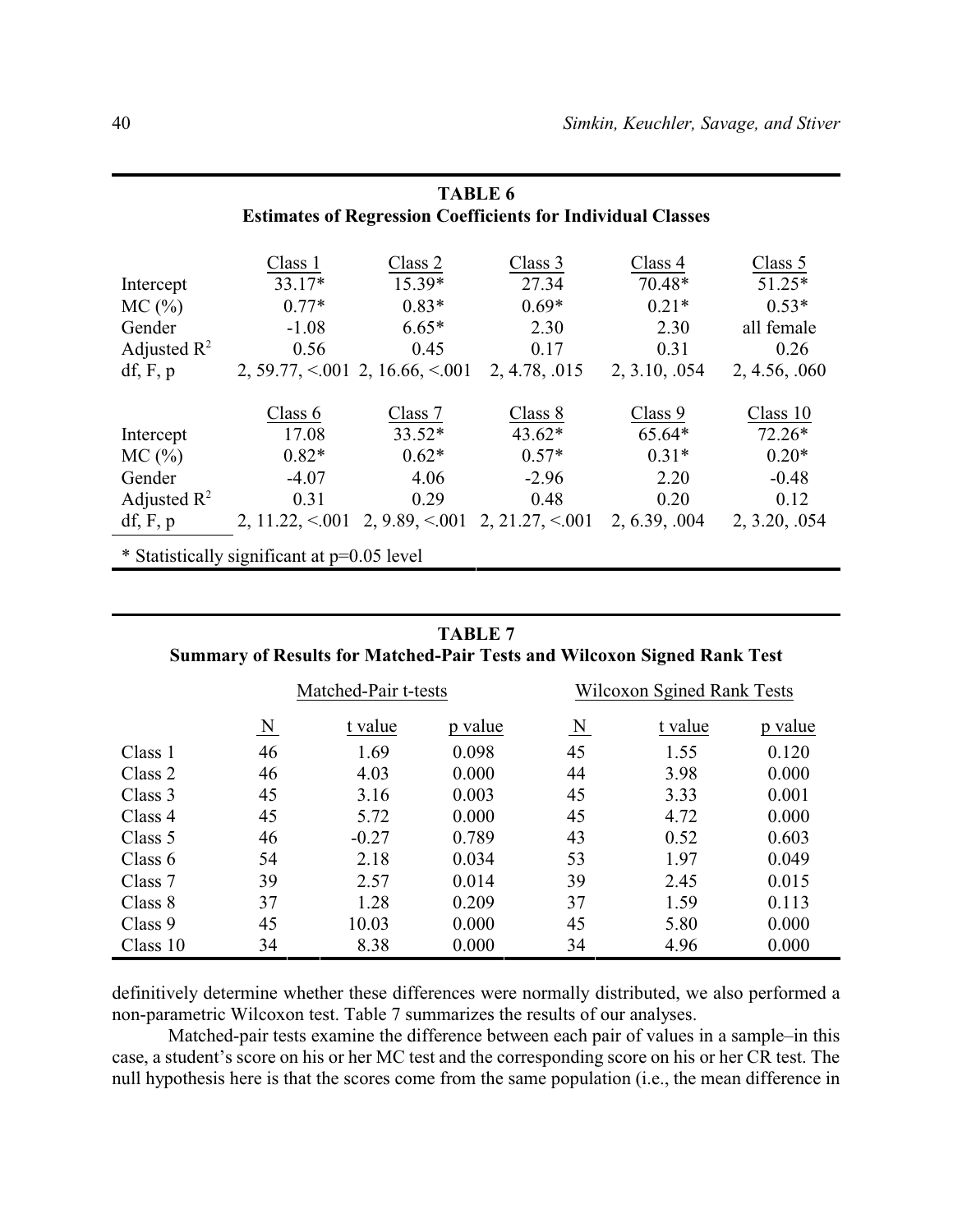scores is zero). The analyses in Table 7 suggest that only the data from classes 1, 5 and 8 show no significant differences. In all other classes, the t-test statistic was significant at an alpha level of .05.

Parametric tests require several assumptions regarding the normality of the distribution for the test statistic of interest, and are also sensitive to outliers whose magnitudes can overwhelm the conforming behavior of the remaining data. Accordingly, we also performed a series of Wilcoxon signed rank tests to overcome this potential problem in our ten sets of class data. Like a matchedpair test, a Wilcoxon test also computes the difference in each student's CR and MC scores, but then assigns a rank order to each absolute difference. The test statistic is the mean of these ranks (after reassigning the positive or negative sign to each rank from the original difference). Differences of zero are removed from further consideration, explaining why the number of observations, n, differs for the same class in some rows of Table 7.

Under the null hypothesis that the MC and CR scores come from the same population, the average of these terms should cluster around zero. For each class tested, the results for the Wilcoxon signed rank test were consistent with the results of the paired t-test. Again, only classes 1, 5 and 8 were statistically insignificant at an alpha level of .05.

Our finding of statistical significance for the majority of our data somewhat contrasts with some of our regression results in terms of students performing consistently between the two test formats. The null hypothesis for both statistical tests reported in Table 7 is that the scores from the MC and CR portions of our student exams came from the same population. The statistical outcomes for seven out of ten tests performed here were that they did not–i.e., that student performance on the separate assessment measures was meaningfully different. In fact, in our sample classes, students consistently performed better on the CR portions of their exams, with mean differences ranging from 3.9 percentage points to 19.7 points. We speculate that a student's ability to earn partial credit on the CR portions of these tests may explain some of this.

#### **DISCUSSION AND CAVEATS**

Our statistical analysis suggests that a positive relationship exists between the MC and CR scores. This is to say that, while there may be differences in the magnitude of scores, the scores at least vary in a similar direction. The good news in this finding is the implication that using MC tests to measure understanding of a given subject area at least points in the right direction–i.e., those individuals who do well on MC tests are also likely to do well on CR tests, and vice versa. This is heartening news to certification test developers who seek exactly this relationship.

The results of both our matched-pair tests and our non-parametric tests are somewhat less encouraging, however–indicating that the MC and CR portions of each exam were not equivalent tests. The MC portions of all these student tests, even after adjusting for "gender" and other potential differences in our sample classes, explained about 30 percent of the variation in the scores of the CR portions of those same tests. Certification test developers are likely to be disappointed that this statistic was not higher. It indicates that the independent variables of our model–particularly student performance on the MC portions of the sample examinations–explained a little less than one third of the variability of the dependent (CR) variable. To us, it also suggests that the MC and CR portions of these tests are testing different types of understanding, or perhaps testing the same understanding at different depths.

The reasons for using MC tests instead of CR tests are well documented, and the authors acknowledge the convenience of employing them on certification examinations. We would also be comfortable with such formats if we can show that there is a clear and consistent positive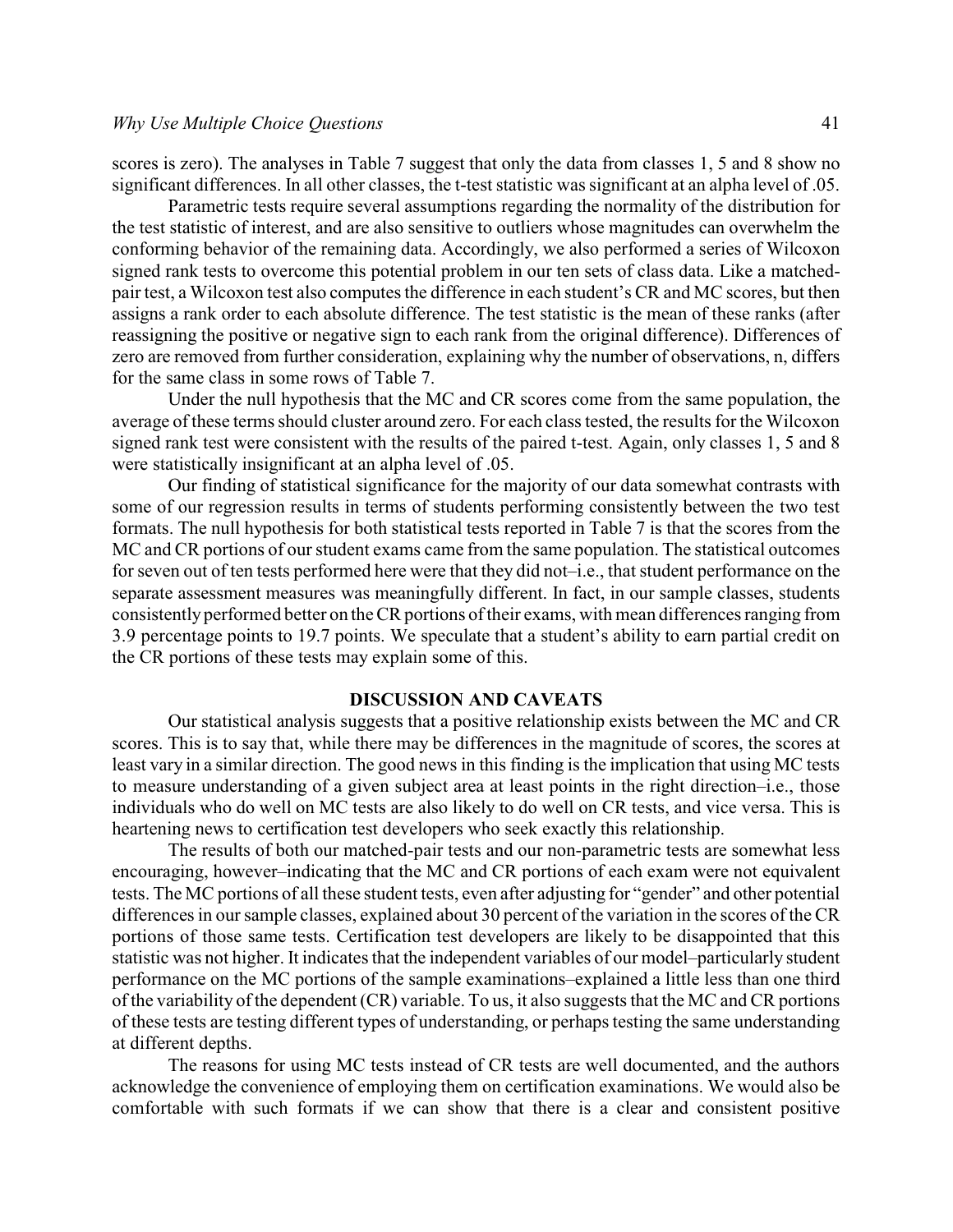relationship between the two test formats. Our analysis, using data that were drawn from ten different accounting classes, suggests that this relationship, while positive, appears to be relatively weak. We are not alone in this finding–a number of scholars performing parallel tests on other student subjects and at other universities have reached the same conclusion in other disciplines (Becker and Johnston, 1999; Dufresne et al., 2002; Kuechler and Simkin, 2003).

This leads us back to the initial question posed in the title of this paper: "Why Use Multiple Choice Questions on Accounting Certification Examinations?" If the purpose of such examinations is to assess the professional qualifications of their test takers, we cannot defend their use and therefore have no answer to this question.

#### **Caveats**

In our analyses, we recognize that a host of factors may have led us astray. For example, any study is likely to have some sampling error. Here, we discuss some additional possibilities. One problem with any study using student participants is the possibility that its researchers have studied the wrong population. We recognize this possibility, but are not sure it applies here. After all, most certification exams require their test takers to complete a four-year degree in accounting or a related field at an accredited college–i.e., the test takers in the population from which our sample was drawn. Nonetheless, sampling bias is still possible.

Another possible explanation for our lack of stronger results is the likelihood that the different test formats are not equivalent–i.e., the possibility that the MC questions and CR questions test different levels of knowledge and that such questions therefore require different skill sets of their test takers. We readily admit this possibility, and in fact embrace it. We do not want to prove that these test formats are different. We already believe that they are different. Rather, what we sought to find was a relationship between student performance on these two, very different types of tests. If we had found a strong connection, we could then take comfort in the fact that certification tests, if carefully constructed, can indeed rely solely on MC test formats to perform the assessment tasks desired of them. Empirically, however, we were disappointed that we did not find a closer relationship.

We also note that we are all individuals, and that most people are more comfortable taking one type of test than the other. Some students complain, for example, that a forthcoming test will only be multiple choice–a test format they feel they "don't do well with"–while others express the opposite preference. We acknowledge the possibility that our sample contained a preponderance of individuals with one disposition rather than the other–e.g., we happened to pick students who, say, liked MC tests. In such circumstances, the connection between performance on MC and CR tests would be tenuous, leading to the results we did, in fact, observe here. Given our large sample and ten classes, however, this possibility seems remote.

A similar comment applies to the potential for an ordering bias in our study, caused by the fact that the student examinations used in this study consistently placed the MC sections of the tests before the CR portions. At least two items mitigate this possibility. One is the fact that students were free to answer the questions in any order, and all students were given enough time to finish all parts of their examination. The other, more important one, is the fact that no students were asked to leave the exam room before they had finished the entire test.

We also recognize that certification examiners invest substantial resources in creating and validating their tests, and that the MC questions they contain are not necessarily equivalent to the ones we used in our analyses. We certainly believe that carefully-worded MC questions are better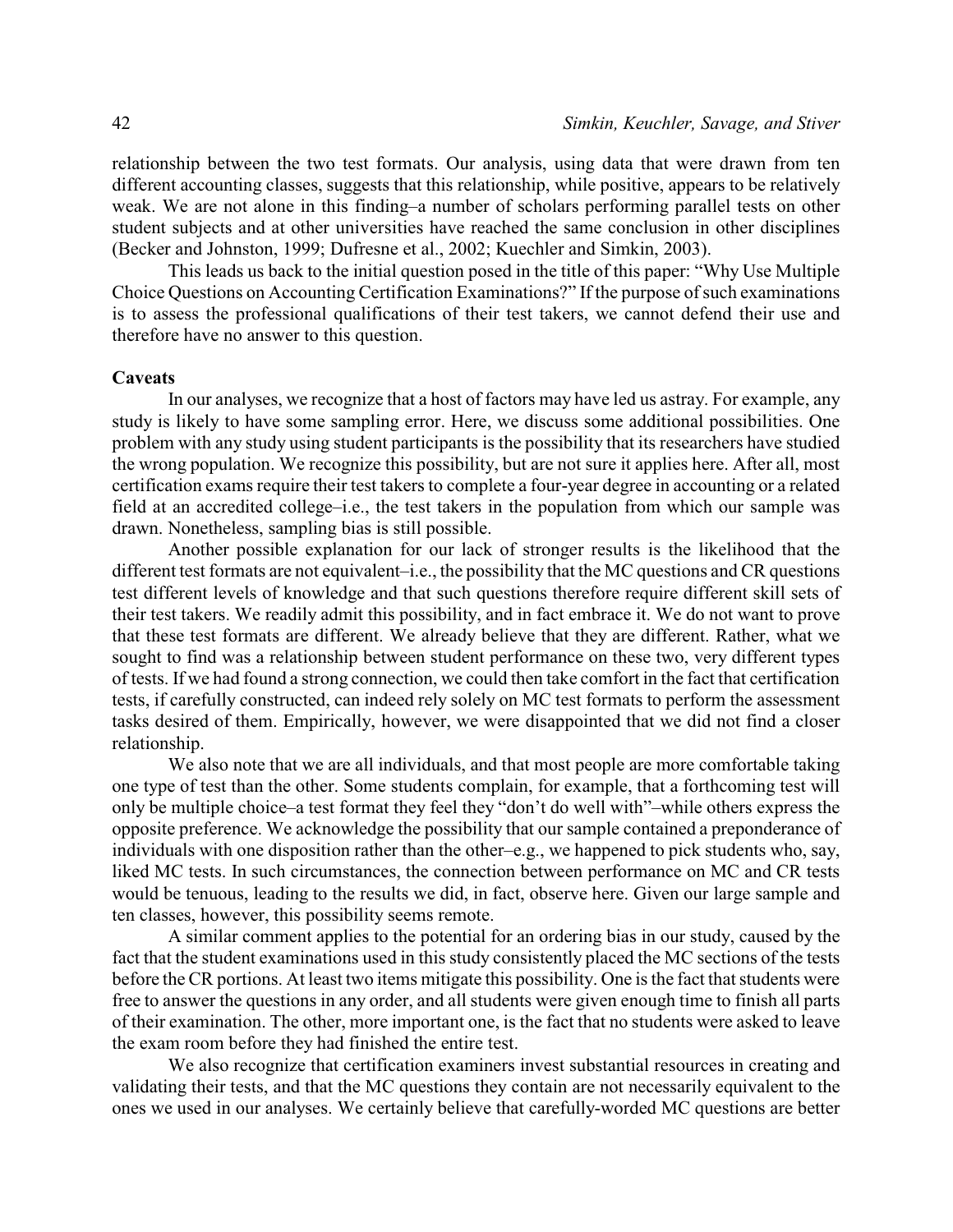than ambiguous or poorly-worded ones. On the other hand, we have no reason to believe that the MC questions used here were different enough to invalidate our study results. Similarly, for test takers, we acknowledge that the motivation for studying and passing certification examinations may be greater than for passing college examinations, and that other differences in testing environments are also likely to be at work here.

Finally, we note that the theoretical advantages of CR examination questions in assessing deep understanding of subject matter can be diminished significantly by improper item composition or hurried or inadequate grading. However, proper item composition is a factor with MC examinations as well, and increases in impact at the higher levels of knowledge that might be targeted by such questions. Moreover, we would hope that for those certification examinations composed by public certification groups and intended to be administered to multiple audiences over an extended period of time, both the composition of examination items and the grading of examinations would be at the highest levels.

#### **SUMMARY AND CONCLUSIONS**

There are many reasons why employers, employees, and the accounting profession itself all value professional certification, an esteem reflected by the large number of certification examinations available to individuals. Our review of such certification examinations found that almost all of them rely solely on multiple-choice questions for testing purposes–a format that has many grading advantages but little structural fidelity. For a wide variety of reasons, MC tests are themselves controversial and not universally accepted as the best assessment tools for measuring professional accounting competencies–constructed response tests such as computational questions are usually preferred as theoretically superior metrics.

The question we sought to answer was whether there was any relationship between performance on these two types of tests. In our empirical study of this relationship across a sample domain of 10 separate classes and nearly 450 students, we found a positive relationship between performance on the MC and CR portions of their tests, but not a particularly strong one. At best, what this means is that the two types of questions measure different, but perhaps useful, things. At worst, it means that MC questions only examine rudimentary levels of knowledge–or perhaps nothing other than the MC test taking ability of the applicants.

Our inability to find a stronger relationship between CR and MC test formats does not mean that MC tests do not assess some form of knowledge. They almost certainly do. The issue is whether whatever knowledge is tested by less tractable, but perhaps more probing and structurally viable CR tests, can also be tested efficiently by MC tests.

What does all this mean to certification examinations? The findings from this study suggest that certification examinations based solely on MC questions may not be testing applicants at the same level as CR tests might. Of greater concern is the possibility that the final scores on such certification tests may actually be giving false signals about what applicants do or do not know. It is possible such tests may be denying some applicants the opportunity to demonstrate what they do know. For these reasons, we encourage certification examiners to follow the lead of the CPA exam developers and include at least some CR questions on their tests.

#### **REFERENCES**

Bacon, D. R. 2003. Assessing Learning Outcomes: A Comparison of Multiple-Choice and Short Answer Questions in a Marketing Context. *Journal of Marketing Education* (Vol. 25) 31-36.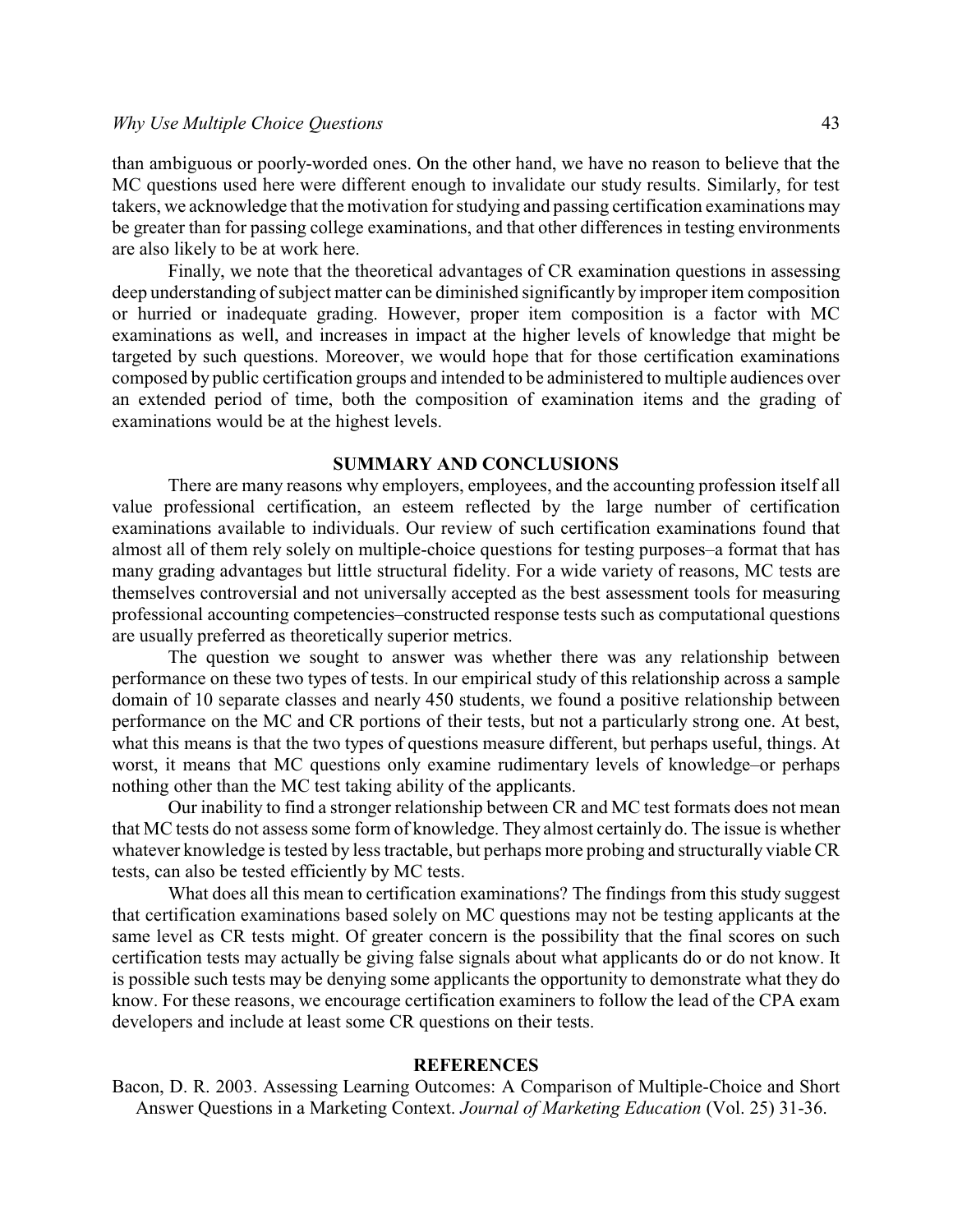- Becker, W. E., and C. Johnston. 1999. The Relationship Between Multiple Choice and Essay Response Questions in Assessing Economics Understanding. *Economic Record* (Vol. 75) 348- 357.
- Bennett, R. E., D. A. Rock, and M. Want. 1991. Equivalence of Free-Response and Multiple-Choice Items. *Journal of Educational Measurement* (Vol. 28) 77-92.
- Bible, L., M. G. Simkin, and W. L. Kuechler. 2008. Using Multiple-Choice Tests to Evaluate Students' Understanding of Accounting. *Accounting Education* (Vol. 17) S55-S68.
- Bolger, N., and T. Kelleghan. 1990. Method of Measurement and Gender Differences in Scholastic Achievement. *Journal of Educational Measurement* (Vol. 27) 165-74.
- Bridgeman, B. 1991. Essays and Multiple-Choice Tests as Predictors of College Freshman GPA. *Research in Higher Education* (Vol. 32) 319-332.
	- \_\_\_\_\_\_\_. 1992. A Comparison of Quantitative Questions in Open-Ended and Multiple-Choice Formats. *Journal of Educational Measurement* (Vol. 29) 253-271.
- \_\_\_\_\_\_\_., and C. Lewis. 1994. The Relationship of Essay and Multiple-Choice Scores with Grades in College Courses. *Journal of Educational Measurement* (Vol. 31) 37-50.
- Chan, N., and P. E. Kennedy. 2002. Are Multiple-Choice Exams Easier for Economics Students? A Comparison of Multiple Choice and Equivalent Constructed Response Examination Questions. *Southern Economic Journal* (Vol. 68) 957-971.
- Christensen, L. 1998. Annual Professional Certification Testing An Idea Whose Time Has Come? *Armed Forces Comptroller* (Vol. 43, No. 4) 20.
- Dufresne, R. J., W. J. Leonard, and W. J. Gerace. 2002. Making Sense of Students' Answers to Multiple-Choice Questions. *The Physics Teacher* (Vol. 40) 174-180.
- Gallagher, A. M., and R. De Lisi. 1994. Gender Differences in Scholastic Aptitude Test Mathematics Problem SolvingAmongHigh-AbilityStudents. *Journal of Educational Psychology* (Vol. 86) 204-211.
- Greene, B. 1997. Verbal Abilities, Gender, and the Introductory Economics Course: A New Look at an Old Assumption. *Journal of Economic Education* (December 22) 13-30.
- Grigsby, J. 2000. The Real Benefits of Professional Certification. *Receivables Report for America's Health Care Financial Managers* (Vol. 15, No. 1) 1, 12.
- Gul, F. A., H. Y. Teoh, and R. Shannon. 1992. Cognitive Style as a Factor in Accounting Students' Performance on Multiple Choice Examinations. *Accounting Education: An International Journal* (Vol. 1) 311-319.
- Gutek, B. A., and T. K. Bikson. 1985. Differential Experiences of Men and Women in Computerized Offices. *Sex Roles* (Vol. 13) 123-136.
- Hamblen, M. 2006. Users Struggle on Road to Cisco Certification. *Computerworld* (Vol. 40, No. 28) 20.
- Hamilton, L. S. 1999. Detecting Gender-Based Differential Item Functioning on a Constructed-Response Science Test. *Applied Measurement in Education* (Vol. 12) 211-236.
- Hancock, G. R. 1994. Cognitive Complexity and the Comparability of Multiple-Choice and Constructed-Response Test Formats. *Journal of Experimental Education* (Vol. 62) 143-157.
- Hirschfeld, M., R. L. Moore, and E. Brown. 1995. Exploring the Gender Gap on the GRE Subject Test in Economics. *Journal of Economic Education* (Vol. 26) 3-15.
- Hwang, N. R., G. Lui, and M. Yew Jen Wu Tong. 2008. Cooperative Learning in a Passive Learning Environment: A Replication and Extension. *Issues in Accounting Education* (Vol. 23) 67-75.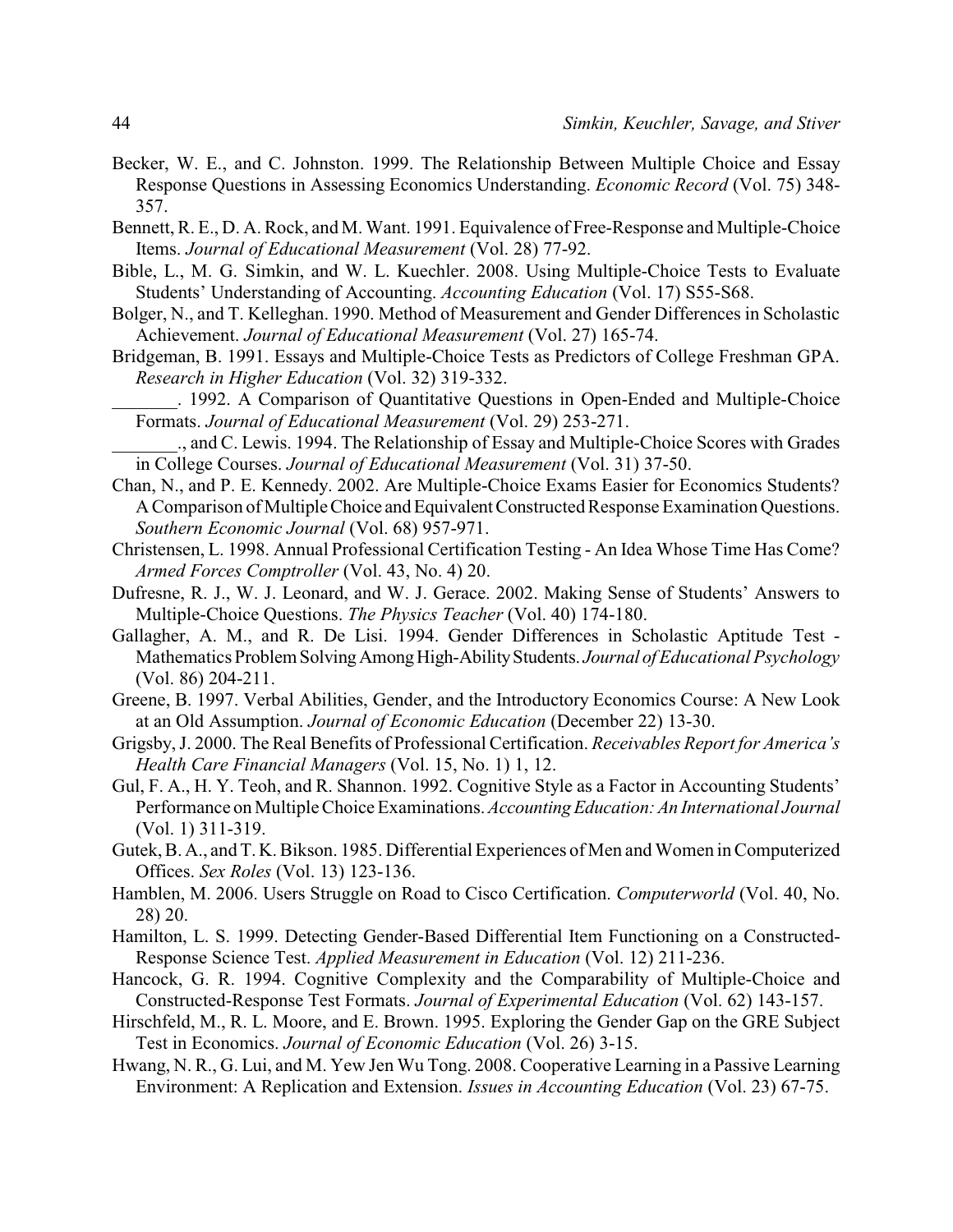- Ingram, R. W., and T. P. Howard. 1998. The Association Between Course Objectives and Grading Methods in Introductory Accounting Courses. *Issues in Accounting Education* (Vol. 13, No. 4) 815-832.
- Jackson, R. E. 2006. Post Graduate Educational Requirements and Entry into the CPA Profession. *Journal of Labor Research* (Vol. 27, No. 1) 101-114.
- Katz, I. R., R. E. Bennett, and A. E. Berger. 2000. Effects of Response Format on Difficulty of SAT Mathematics Items: It's Not the Strategy. *Journal of Educational Measurement* (Vol. 37) 39-57.
- Kennedy, P. E., and W. B. Walstad. 1997. Combining Multiple-Choice and Constructed-Response Test Scores: An Economist's View. *Applied Measurement in Education* (Vol. 10) 359-75.
- Kuechler, W. L., and M. G. Simkin. 2003. How Well Do Multiple-Choice Tests Evaluate Student Understanding in Computer Programming Classes? *Journal of Information Systems Education* (Vol. 14, No. 4) 389-400.
- Lukhele, R., D. Thissen, and H. Wainer. 1994. On the Relative Value of Multiple-Choice, Constructed Response, and Examinee-Selected Items on Two Achievement Tests. *Journal of Educational Measurement* (Vol. 31, No. 3) 234-250.
- Lumsden, K. G., A. Scott, and A. Becker. 1987. The Economics Student Reexamined: Male-Female Differences in Comprehension. *Journal of Economic Education* (Vol. 18, No.4)365 - 375.
- \_\_\_\_\_\_\_, and \_\_\_\_\_\_\_. 1995. Economic Performance on Multiple Choice and EssayExaminations: A Large-Scale Study of Accounting Students. *Accounting Education: An International Journal* (Vol. 4) 153-167.
- Martinez, M. E. 1999. Cognition and the Question of Test-Item Format. *Educational Psychologist* (Vol. 34) 207-218.
- Messick, S. 1993. Trait Equivalence as Construct Validity of Score Interpretation Across Multiple Methods of Measurement. In Bennett, R. E., and W. C. Ward. *Construct Versus Choice in Cognitive Measurement*. (Hillsdale, NJ: Lawrence Erlbaum) 61-73.
- Nunnally, J., and I. Bernstein. 1994. *Psychometric Theory*. (New York, McGraw Hill).
- Puliyenthuruthel, J. 2005. How Google Searches-for Talent. *Business Week Issue* (April 11) 52.
- Rogers, W. T., and D. Harley. 1999. An Empirical Comparison of Three- and Four-Choice Items and Tests: Susceptibility to Testwiseness and Internal Consistency Reliability. *Educational and Psychological Measurement* (Vol. 59) 234-247.
- Rothkopf, M. 1987. No More Essay Questions on the Uniform CPA Examination. *Accounting Horizons* (Vol. 1, No. 4) 79-85.
- Shaftel, J., and T. L. Shaftel. 2007. Educational Assessment and the AACSB. *Issues in Accounting Education* (Vol. 22, No. 2) 215-232.
- Simkin, M. G., and W. L. Kuechler. 2005. Multiple-Choice Tests and Student Understanding: What is the Connection? *Decision Sciences Journal of Innovative Education* (Vol. 3) 73-97.
- Snyder, A. 2003. The New CPA Exam-Meeting Today's Challenges. *Journal of Accountancy* (Vol. 196, No. 6) 11-12.
- Summerfield, B. 2008. GIAC. The Hands-On Security Certification. *Certification Magazine* (Vol. 10, No. 6) 24-25.
- Traub, R. E. 1993. On the Equivalence of the Traits Assessed by Multiple-Choice and Constructed-Response Tests. In *Construction Versus Choice in Cognitive Measurement,* edited by Bennett, R. E. and W.C. Ward. (Hillsdale, NJ: Lawrence Erlbaum) 29-44.